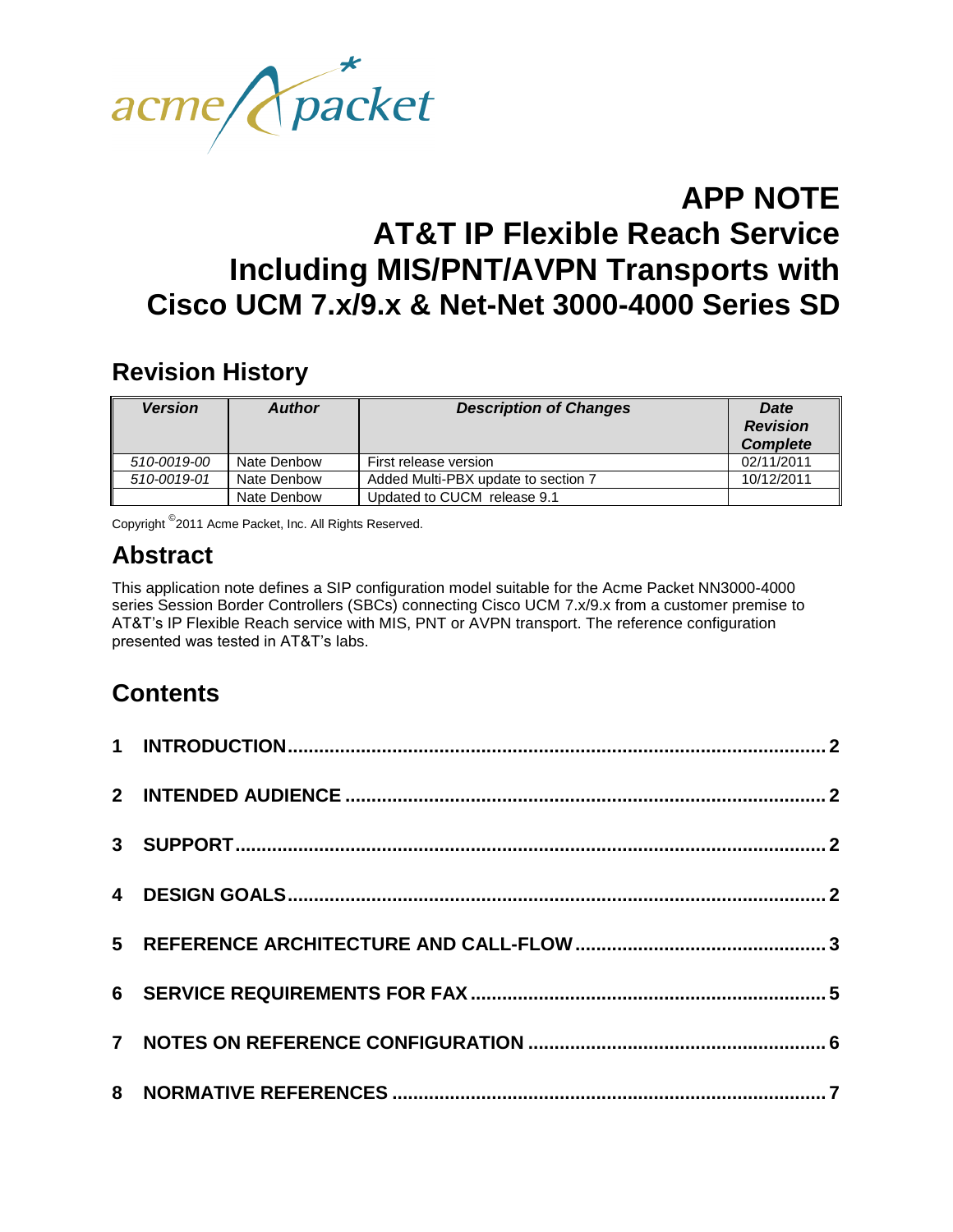# **1 Introduction**

This Acme Packet application note outlines the recommended configurations for the Acme Packet NN3000-4000 series Session Directors, the industry leading Session Border Controllers, for connecting AT&T's IP Flexible Reach service to Cisco UCM 7.x/9.x customers. The solution contained within this document has been certified on Acme Packet's NNOS-C versions 6.1.0m3 and later.

## **2 Intended Audience**

This document is intended for use by Acme Packet Systems Engineers, Acme Packet Enterprise Customers and Partners. It assumes that the reader is familiar with basic operations of the Session Director.

#### **3 Support**

Questions or help concerning this Acme Packet configuration guide can be sent to: [support@acmepacket.com](mailto:support@acmepacket.com)

Questions regarding Cisco UCM configuration can be found under "CUCM 7.x guide" using the following link:

[http://www.cisco.com/en/US/solutions/ns340/ns414/ns728/networking\\_solutions\\_products\\_genericconten](http://www.cisco.com/en/US/solutions/ns340/ns414/ns728/networking_solutions_products_genericcontent0900aecd805bd13d.html) [t0900aecd805bd13d.html](http://www.cisco.com/en/US/solutions/ns340/ns414/ns728/networking_solutions_products_genericcontent0900aecd805bd13d.html)

\*\*The AT&T website is password protected. The ID and Password are provided to each customer when they place an order for IP Flexible Reach.

#### **4 Design Goals**

The reference configuration represents the most common Cisco UCM (Cisco Call Manager) deployment model: A Call Manager originating SIP traffic and terminating to a SIP provider via the Net-Net SD (Session Director). The configuration also supports bi-directional call-flows via Local-Policy routes.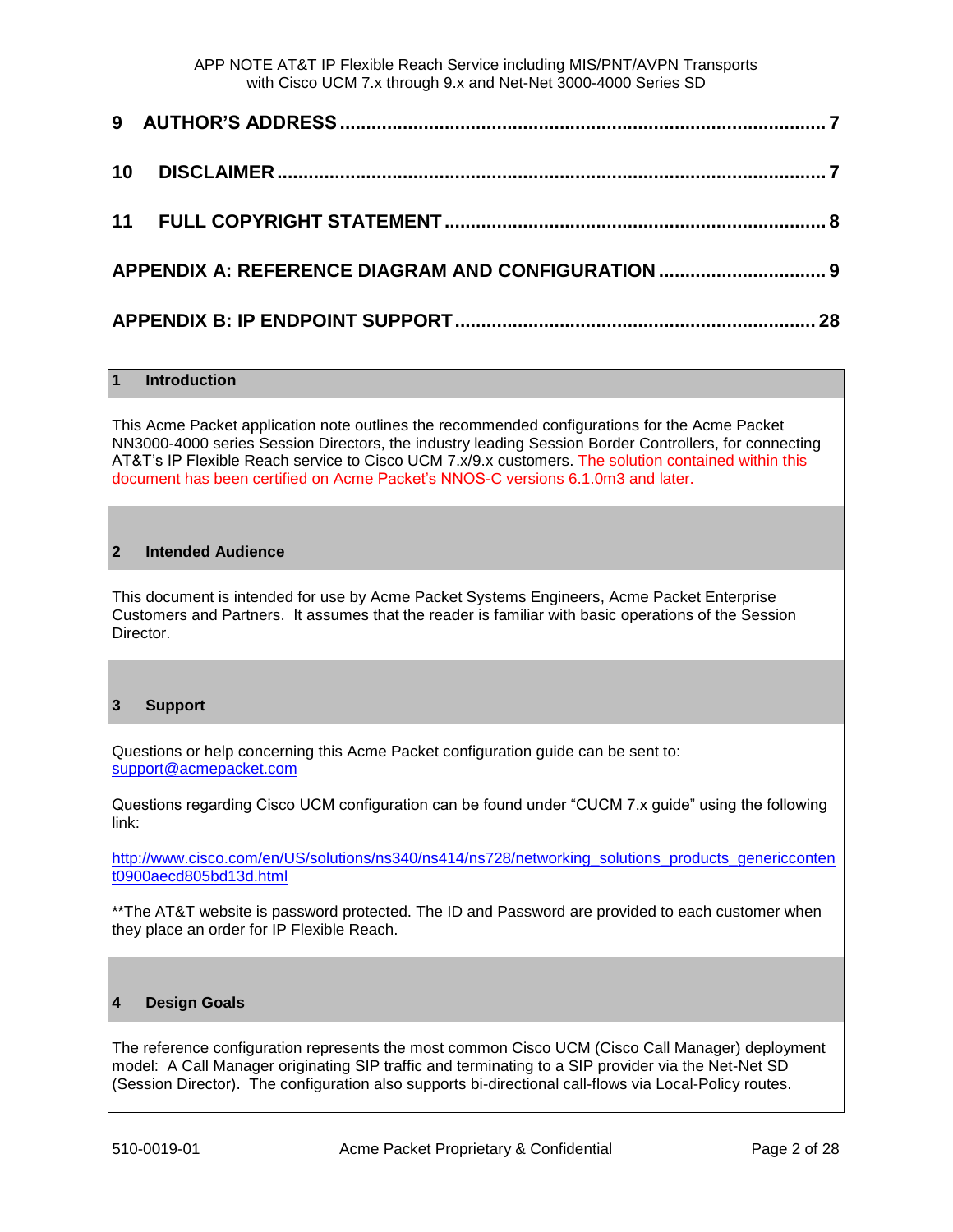This document will annotate each configuration with information on its general applicability. The intent is to:

- Minimize CUCM interoperability issue's by standardizing field configurations
- Provide guidelines for new users for the Session Director
- Provide a configuration template, base-lining the SIP to SIP configuration (with accompanying Diagram)
- Flexibility: how resilient the configuration is and how adaptable the configuration is when turning up new CUCM 7.x/9.x SIP to SIP networks.
- Performance: minimize the use of unnecessary configuration objects

# **5 Reference Architecture and Call-Flow**

This section includes a reference architecture diagram, where the Session Director is integrated as an Enterprise CPE Trunking Session Border Controller, performing SIP between the CUCM in the Enterprise and the AT&T IP Flexible Reach service. This reference architecture is referred to as SIP Trunking with Cisco UCM and Acme Packet "Delayed Offer to Early Offer" feature. This service no longer supports PRACK. This reference architecture must be confirmed or modified by the customer according to the specific project requirements.

The Enterprise SIP CUCM peers with the AT&T IP Flexible Reach service via the Acme Packet SBC (as depicted below).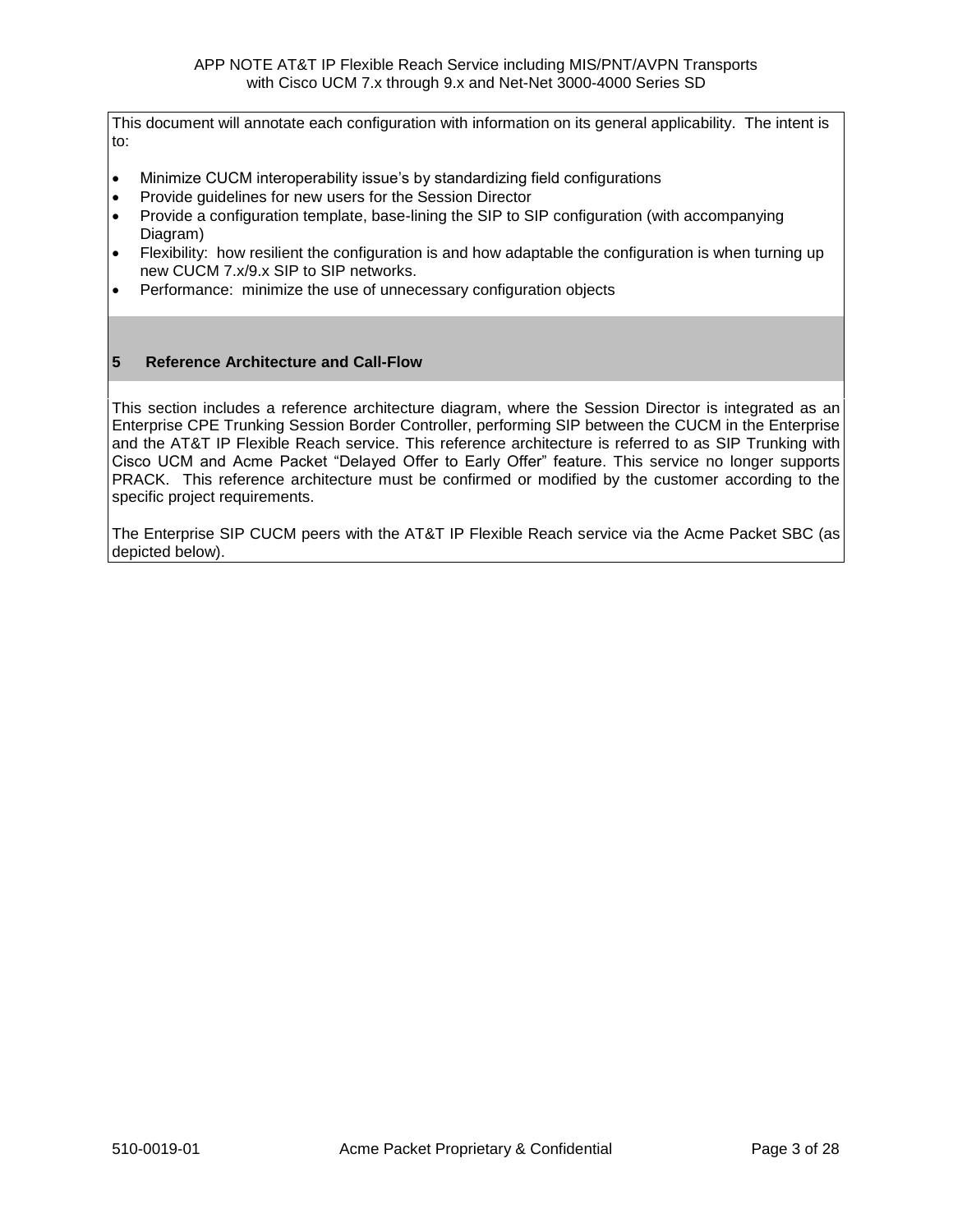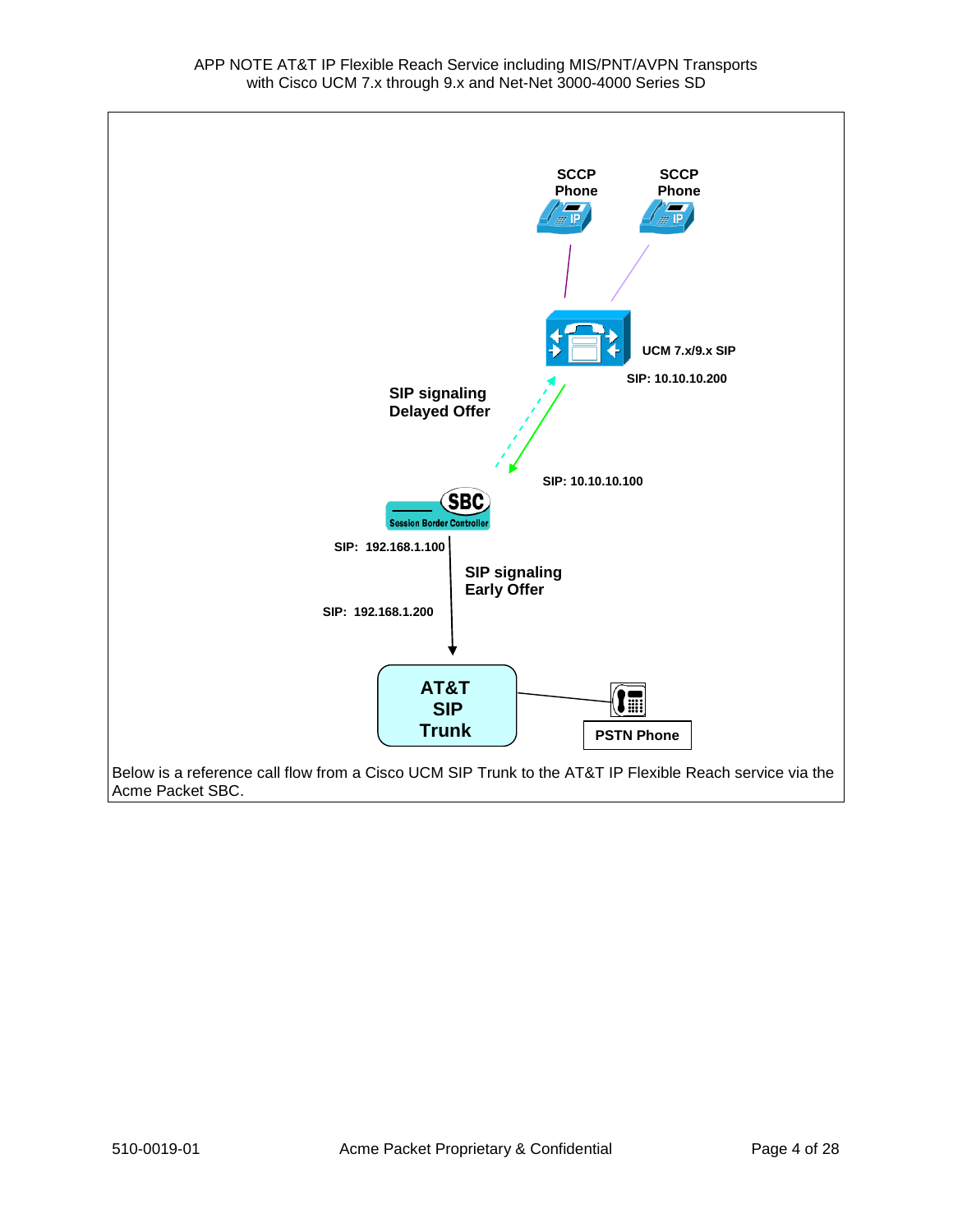

1. There is a fax incompatibility between Cisco GWs and Cisco UCM when the Cisco GW is sitting behind a Cisco UCM. This issue results in a failure of the Cisco GW to negotiate a switch to T.38 fax during an IP Flex to Cisco UCM/Cisco GW call. This problem does not occur in IOS 12.4.22T5 so that IOS or later should be used.

The problem is as follows:

- The call comes from IP Flex to the Cisco GW via the Cisco UCM.
- The Cisco GW detects fax and sends a T.38 fax Re-INVITE to IPFlex via the Cisco UCM.
- The Cisco UCM inserts 3 parameters into the Re-INVITE:
- a=T38FaxFillBitRemoval:1
- a=T38FaxTranscodingMMR:0
- a=T38FaxTranscodingJBIG:0

The Acme Packet SBC removes the  $a=T38FaxFillBitRemoval$  flag. However when the 200 OK is returned from IP Flex, Cisco UCM re-inserts this parameter.

The Cisco GW ACKs the OK message but does not switch to T.38 and reports the following error in the debug voip ccapi all trace output:

*"T38FaxFillBitRemoval attribute negotiation failure... Media Negotiation failure in 200 OK".*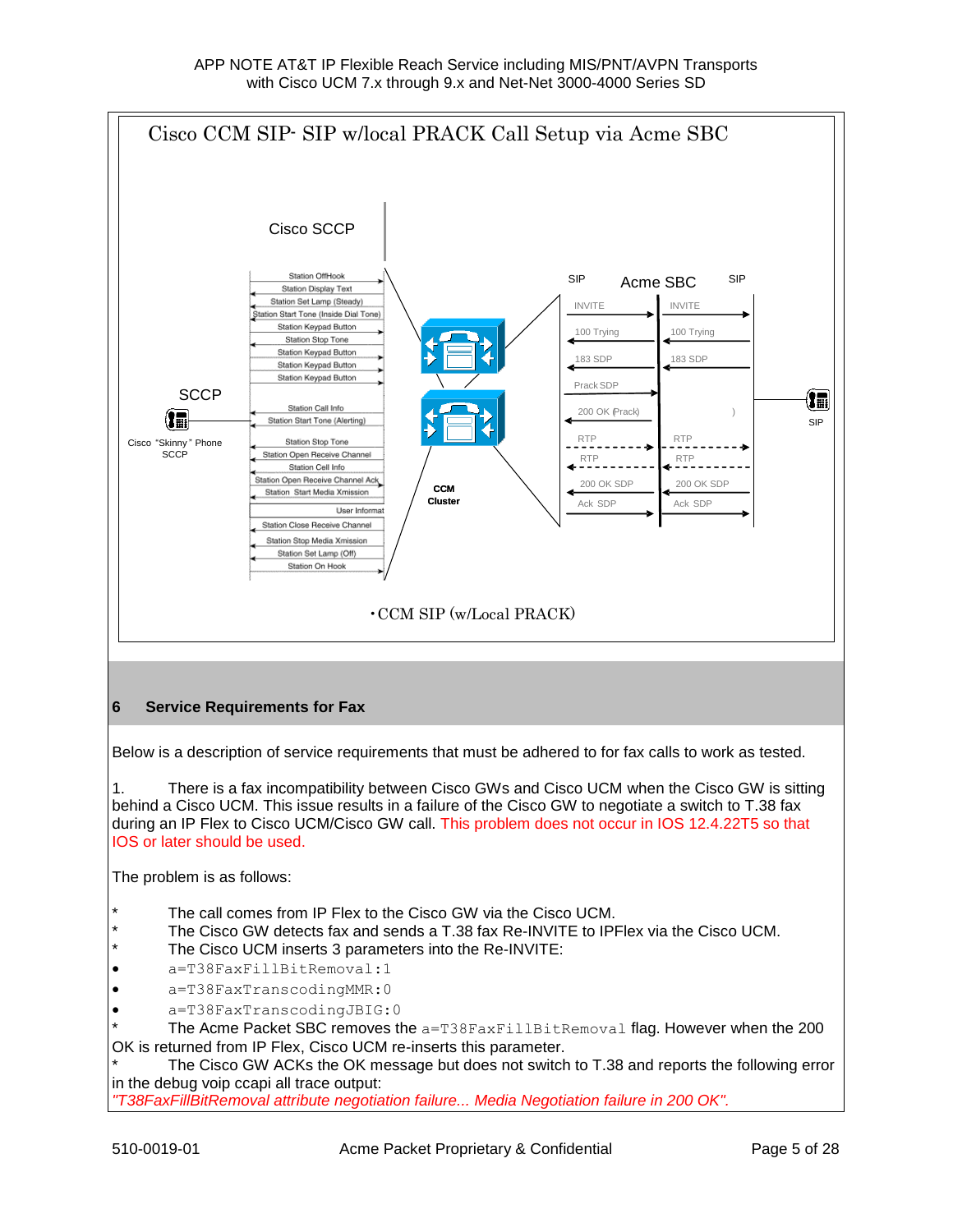This occurs in IOS 12.4.15T13B and may occur on other 12.4 IOS releases (i.e. on the Cisco GW). This problem does not occur in IOS 12.4.22T5 so that IOS or later should be used. 2. Both T.38 and G.711 can be used for fax. T.38 is strongly recommended. In order to make T.38 fax work, the Cisco GW used for fax need only include G.729 in its codec list and the fax protocol must be set to T.38. See sample config below. This is covered in the Cisco UCM 7.x/9.x guide on the Cisco Interop Portal. voice class codec 1 codec preference 1 g729r8 voice service voip fax protocol t38 ls-redundancy 0 hs-redundancy 0 fallback none In order to make G.711 fax work, the Cisco GW used for fax must include G.711 in its codec list and the fax protocol must be set to G.711 pass-through. See sample config below. voice class codec 1 codec preference 1 g729r8 codec preference 2 g711ulaw voice service voip fax protocol pass-through g711ulaw

## **7 Notes on Reference Configuration**

In the configuration, the Cisco UCM (Cisco Call Manager) is configured for SIP Trunking and acting as a GW. The Acme Packet SD is configured to perform SIP Trunking between the Enterprise and the AT&T network (see configuration example below)

In the configuration, the realm labeled **enterprise-core**, and its corresponding SIP Interface (address 10.10.10.100), is where the SIP signaling and eventual RTP (when signaling dictates RTP can start), will enter and exit the Session Director. This address represents the SD's SIP Signaling target for the CUCM to signal to.

The realm labeled **peer** and its corresponding SIP Interface (address 192.168.1.100), is where all SIP messaging enters and exits the SD, to and from the AT&T network SIP Peering side.

The Local-Policy configurations route Sessions to/from CUCM SIP to AT&T's network.

*For the Cisco UCM 9.x (N/A for 7.x) SIP Profile screen, the "Early Offer support for voice and video calls (insert MTP if needed)" option MUST BE UN-CHECKED.*

NOTE: multiple PBXs can be supported on a common Net-Net 3000/4000 SD by adding the following configuration elements for each new platform:

- Realm that faces the new PBX (i.e. INSIDE-new)
	- o The same Physical-Interface and Network-Interface may be used
- Realm that faces IP Flexible Reach (i.e. ATT-new)
- The same Physical-Interface and Network-Interface may be used
- SIP-interface that faces the new PBX (requires a new IP address for SIP-port)
- SIP-interface that faces IP Flexible Reach (requires a new IP address for SIP-port)
- Steering-Pool with the new "PBX facing" IP address and Realm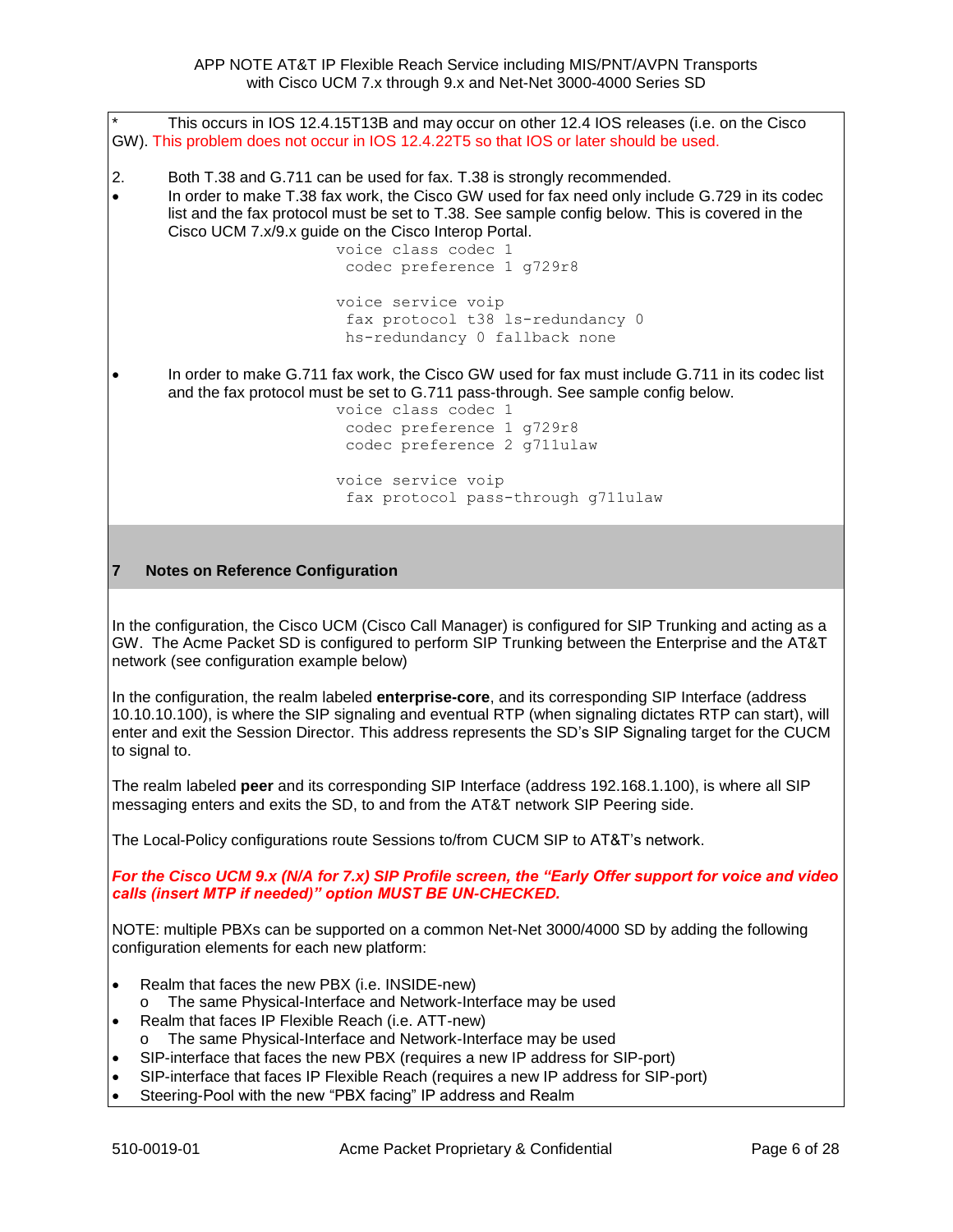- Steering-Pool with the new "IP Flexible Reach facing" IP address and Realm
- Local-Policy with Source realm of new "PBX facing" realm and Next-Hop of AT&T facing IP address and Realm name
- Local-Policy with Source realm of new "AT&T facing" realm and Next-Hop of new PBX facing IP address and Realm name
- Session-Agent with new "PBX facing" IP address and Realm name

It should be noted that "platform specific" header manipulation rules and translation-rules should be configured under their respective SIP-INTERFACE rather than on a "global" level. This prevents unnecessary and potentially harmful SIP signaling modifications to the other PBX platforms that could cause certain call flows to fail

#### **8 Normative References**

[1] Acme Packet, "Net-Net 4000 S-C6.2.0 ACLI Configuration Guide", 400-0061-62, Dec 2010.

[2] Archer, M., "BCP SIP Peering Configuration", 520-0038-01, Mar 2010

## **9 Author's Address**

Nate Denbow email: [ndenbow@acmepacket.com](mailto:ndenbow@acmepacket.com)

Acme Packet, Inc. 100 Crosby Dr Bedford, MA 01730

#### **10 Disclaimer**

The content in this document is for informational purposes only and is subject to change by Acme Packet without notice. While reasonable efforts have been made in the preparation of this publication to assure its accuracy, Acme Packet assumes no liability resulting from technical or editorial errors or omissions, or for any damages resulting from the use of this information. Unless specifically included in a written agreement with Acme Packet, Acme Packet has no obligation to develop or deliver any future release or upgrade or any feature, enhancement or function.

**Emergency 911/E911 Services Limitations and Restrictions -** Although AT&T provides 911/E911 calling capabilities, AT&T does not warrant or represent that the equipment and software (*e.g*., IP PBX) reviewed in this customer configuration guide will properly operate with AT&T IP Flexible Reach to complete 911/E911 calls; therefore, it is Customer's responsibility to ensure proper operation with its equipment/software vendor.

While AT&T IP Flexible Reach services support E911/911 calling capabilities under certain Calling Plans, there are circumstances when that E911/911 service may not be available, as stated in the Service Guide for AT&T IP Flexible Reach found at **[http://new.serviceguide.att.com](http://new.serviceguide.att.com/)**. Such circumstances include, but are not limited to, relocation of the end user's CPE, use of a non-native or virtual telephone number,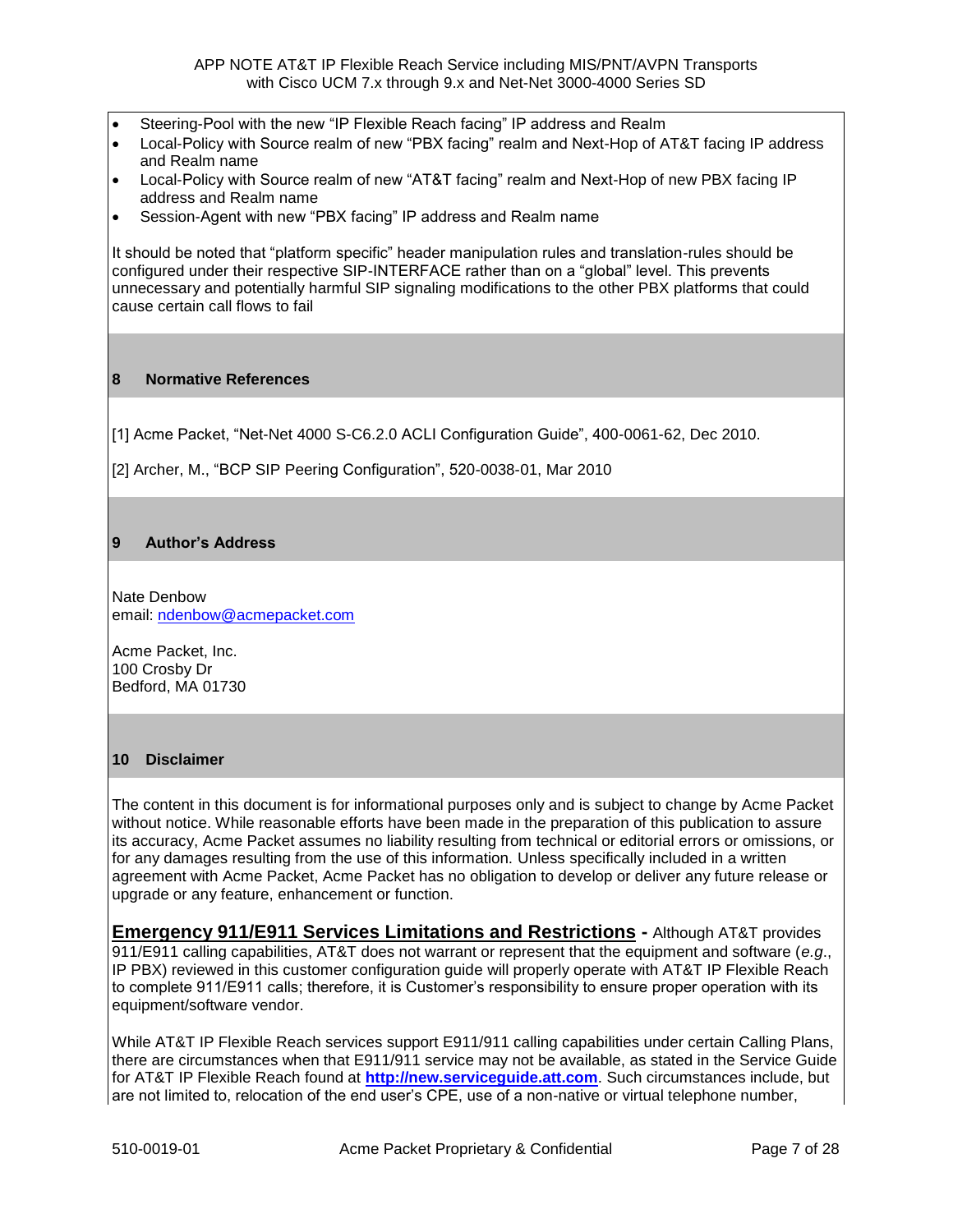failure in the broadband connection, loss of electrical power, and delays that may occur in updating the Customer's location in the automatic location information database. Please review the AT&T IP Flexible Reach Service Guide in detail to understand the limitations and restrictions.

# **11 Full Copyright Statement**

Copyright © Acme Packet (2011). All Rights Reserved. Acme Packet, Session-Aware Networking, Net-Net and related marks are trademarks of Acme Packet.

All other brand names are trademarks or registered trademarks of the irrespective companies. This document and translations of it may be copied and furnished to others, and derivative works that comment on or otherwise explain it or assist in its implantation may be prepared, copied, published and distributed, in whole or in part, given the restrictions identified in section 2 of this document, provided that the above copyright notice, disclaimer, and this paragraph are included on all such copies and derivative works. However, this document itself may not be modified in any way, such as by removing the copyright notice or references to Acme Packet or other referenced organizations.

The limited permissions granted above are perpetual and will not be revoked by Acme Packet or its successors or assigns.

This document and the information contained herein is provided on an "AS IS" basis and ACME PACKET DISCLAIMS ALL WARRANTIES, EXPRESS OR IMPLIED, INCLUDING BUT NOT LIMITED TO ANY WARRANTY THAT THE USE OF THE INFORMATION HEREIN WILL NOT INFRINGE ANY RIGHTS OR ANY IMPLIED WARRANTIES OF MERCHANTABILITY OR FITNESS FOR A PARTICULAR PURPOSE.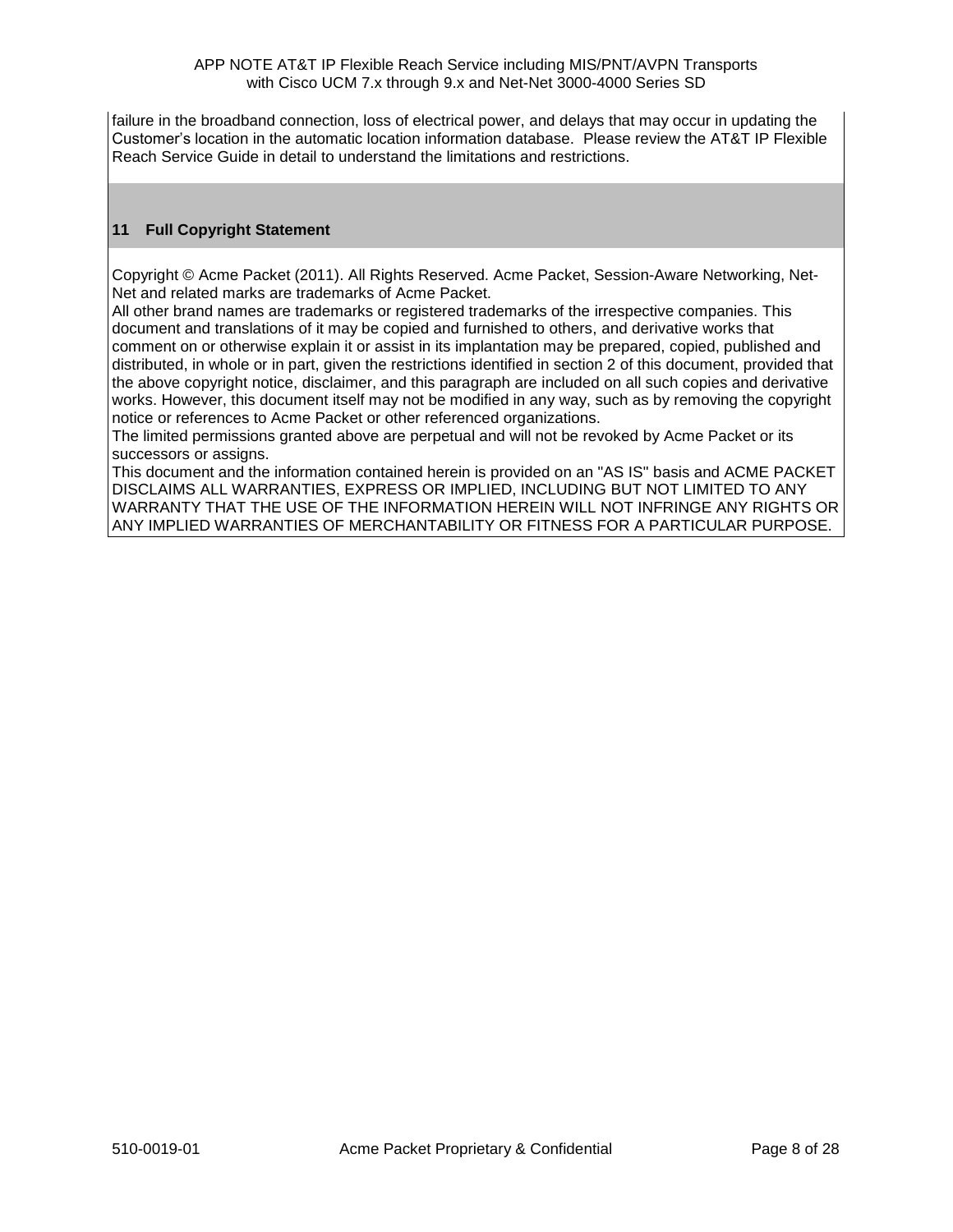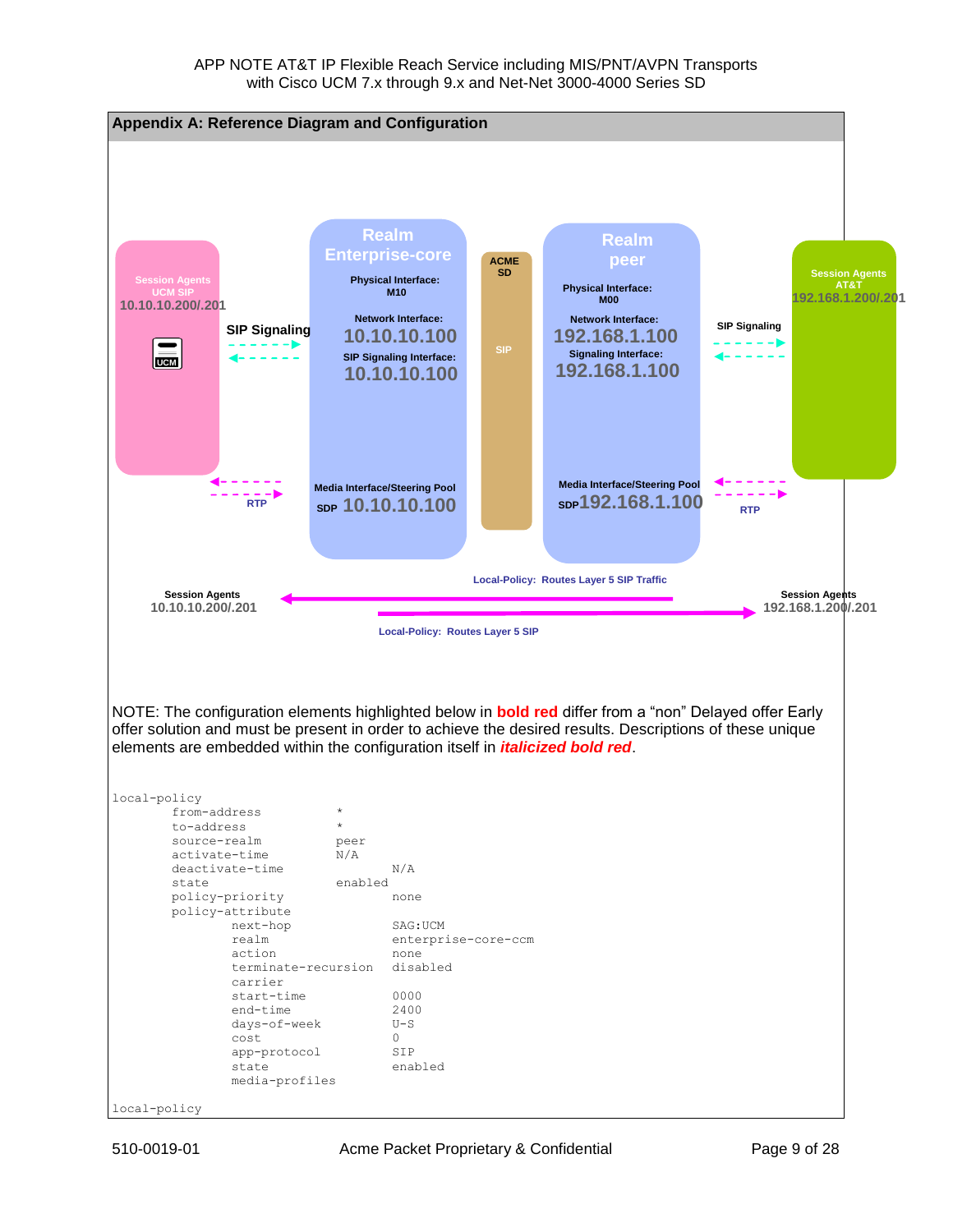|               | from-address                                | $\star$ |                                                                                                  |
|---------------|---------------------------------------------|---------|--------------------------------------------------------------------------------------------------|
|               | to-address                                  | $\star$ |                                                                                                  |
|               | source-realm                                |         | enterprise-core-ccm                                                                              |
|               | activate-time                               | N/A     |                                                                                                  |
|               | deactivate-time                             |         | N/A                                                                                              |
| state         |                                             | enabled |                                                                                                  |
|               | policy-priority                             |         | none                                                                                             |
|               | policy-attribute                            |         |                                                                                                  |
|               | next-hop                                    |         | SAG: ATT                                                                                         |
|               | realm                                       |         | peer                                                                                             |
|               | action                                      |         | none                                                                                             |
|               | terminate-recursion                         |         | disabled                                                                                         |
|               | carrier                                     |         |                                                                                                  |
|               | start-time                                  |         | 0000                                                                                             |
|               | end-time                                    |         | 2400                                                                                             |
|               | days-of-week                                |         | $U-S$                                                                                            |
|               | cost                                        |         | 0                                                                                                |
|               | app-protocol                                |         | SIP                                                                                              |
|               | state                                       |         | enabled                                                                                          |
|               | media-profiles                              |         |                                                                                                  |
|               |                                             |         |                                                                                                  |
|               |                                             |         | media-profile (this sets the parameters of the G729 CODEC that will be offered in the egress SIP |
|               | INVITE towards the AT&T network)            |         |                                                                                                  |
| name          |                                             |         | G729                                                                                             |
| subname       |                                             |         |                                                                                                  |
|               | media-type                                  |         | audio                                                                                            |
|               | payload-type                                |         | 18                                                                                               |
|               | transport                                   |         | RTP/AVP                                                                                          |
|               | req-bandwidth                               |         | 0                                                                                                |
|               | frames-per-packet                           |         | $\overline{2}$                                                                                   |
|               | parameters                                  |         | annexb=no                                                                                        |
|               | average-rate-limit                          |         | 0                                                                                                |
|               | sdp-rate-limit-headroom                     |         | 0                                                                                                |
|               | sdp-bandwidth                               |         | disabled                                                                                         |
|               | police-rate                                 |         | 0                                                                                                |
|               |                                             |         |                                                                                                  |
| media-manager |                                             |         |                                                                                                  |
| state         |                                             |         | enabled                                                                                          |
|               |                                             |         | disabled                                                                                         |
|               |                                             |         |                                                                                                  |
| latching      |                                             |         |                                                                                                  |
|               | flow-time-limit                             |         | 86400                                                                                            |
|               | initial-quard-timer                         |         | 43200                                                                                            |
|               | subsq-quard-timer                           |         | 43200                                                                                            |
|               | tcp-flow-time-limit                         |         | 86400                                                                                            |
|               | tcp-initial-quard-timer                     |         | 300                                                                                              |
|               | tcp-subsq-quard-timer                       |         | 300                                                                                              |
|               | tcp-number-of-ports-per-flow                |         | 2                                                                                                |
| hnt-rtcp      |                                             |         | disabled                                                                                         |
|               | algd-log-level                              |         | NOTICE                                                                                           |
|               | mbcd-log-level                              |         | NOTICE                                                                                           |
| options       |                                             |         | unique-sdp-id                                                                                    |
|               |                                             |         | (note: this option as well as the anonymous-sdp setting allows for re-INVITEs to                 |
|               | be processed in hold/resume call scenarios) |         |                                                                                                  |
|               | red-flow-port                               |         | 1985                                                                                             |
|               | red-mgcp-port                               |         | 1986                                                                                             |
|               | red-max-trans                               |         | 10000                                                                                            |
|               | red-sync-start-time                         |         | 5000                                                                                             |
|               | red-sync-comp-time                          |         | 1000                                                                                             |
|               | media-policing                              |         | enabled                                                                                          |
|               | max-signaling-bandwidth                     |         | 10000000                                                                                         |
|               | max-untrusted-signaling                     |         | 100                                                                                              |
|               | min-untrusted-signaling                     |         | 30                                                                                               |
|               | app-signaling-bandwidth                     |         | 0                                                                                                |
|               | tolerance-window                            |         | 30                                                                                               |
|               | rtcp-rate-limit                             |         | 0                                                                                                |
|               | min-media-allocation                        |         | 32000                                                                                            |
|               | min-trusted-allocation                      |         | 1000                                                                                             |
|               | deny-allocation                             |         | 1000                                                                                             |
|               | anonymous-sdp                               |         | enabled                                                                                          |
|               | arp-msq-bandwidth                           |         | 32000                                                                                            |
|               | fragment-msg-bandwidth<br>rfc2833-timestamp |         | 0<br>enabled                                                                                     |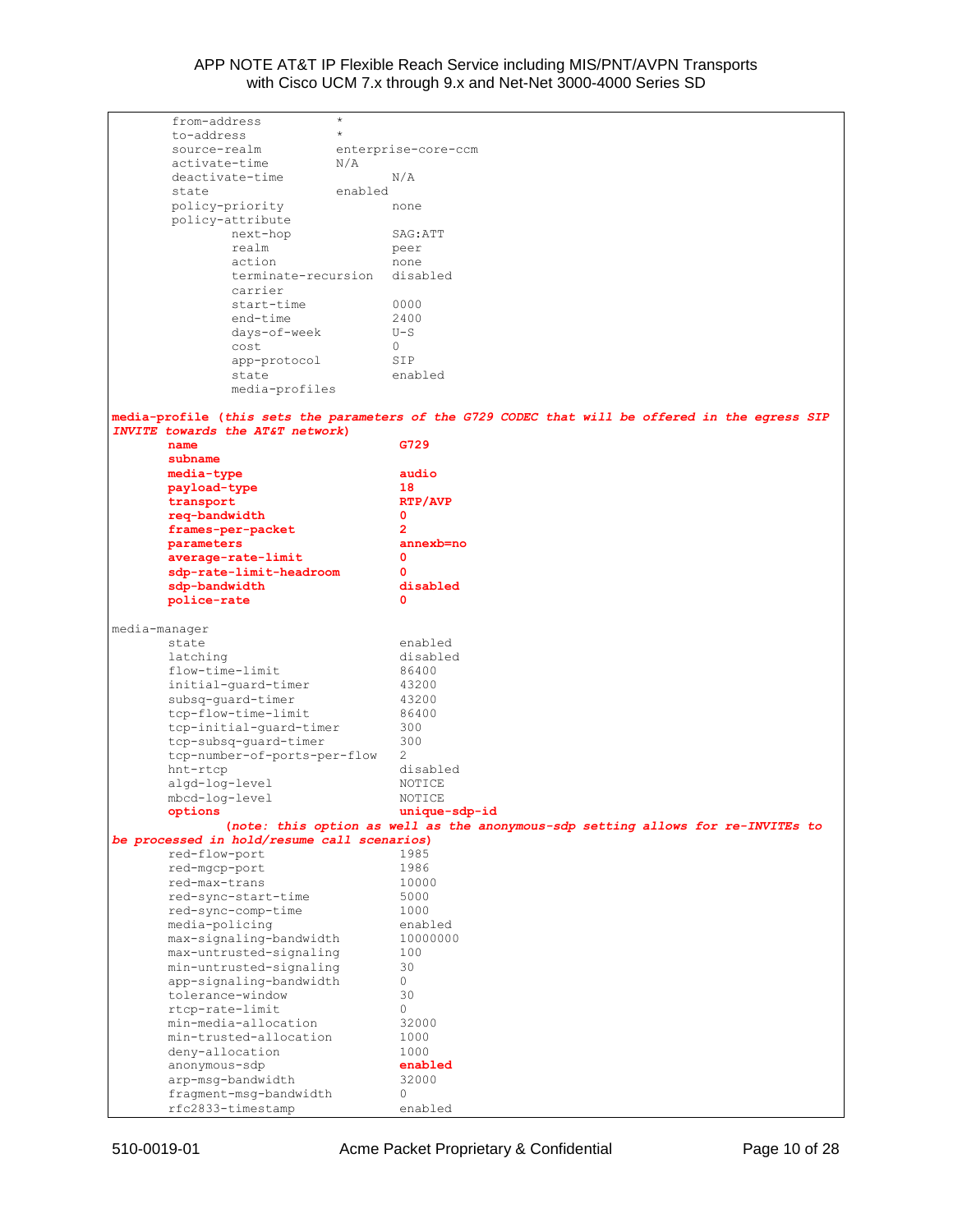default-2833-duration 100 rfc2833-end-pkts-only-for-non-sig disabled translate-non-rfc2833-event disabled last-modified-date network-interface name M00 (at&t/peer Facing ) name<br>sub-port-id 0 hostname ip-address 192.168.1.100(example addresses) pri-utility-addr 192.168.1.101 sec-utility-addr 192.168.1.102 netmask 255.255.255.0 gateway 192.168.1.1 sec-gateway gw-heartbeat state disabled disabled beartbeat  $\begin{array}{ccc} 0 & 0 & 0 \end{array}$ heartbeat 0 retry-count 0 retry-timeout 1<br>health-score 0 health-score 0 dns-ip-primary dns-ip-backup1 dns-ip-backup2 dns-domain dns-timeout dns-timeout 11<br>
hip-ip-list 192.168.1.100 ftp-address icmp-address snmp-address telnet-address network-interface name M10 (enterprise/core facing) sub-port-id 0 hostname ip-address 10.10.10.100 (example addresses) pri-utility-addr 10.10.10.101 sec-utility-addr 10.10.10.102 netmask 255.255.255.0 gateway 10.10.10.1 sec-gateway gw-heartbeat state disabled heartbeat 0 retry-count 0 retry-timeout 1<br>health-score 0 health-score dns-ip-primary dns-ip-backup1 dns-ip-backup2 dns-domain dns-timeout 11 hip-ip-list 10.10.10.100 ftp-address icmp-address 10.10.10.100 snmp-address telnet-address network-interface name wancom1 (only if H/A system)<br>sub-port-id 0 sub-port-id 0 description hostname ip-address pri-utility-addr 11.0.0.1 sec-utility-addr 11.0.0.2 netmask 255.255.255.0 gateway sec-gateway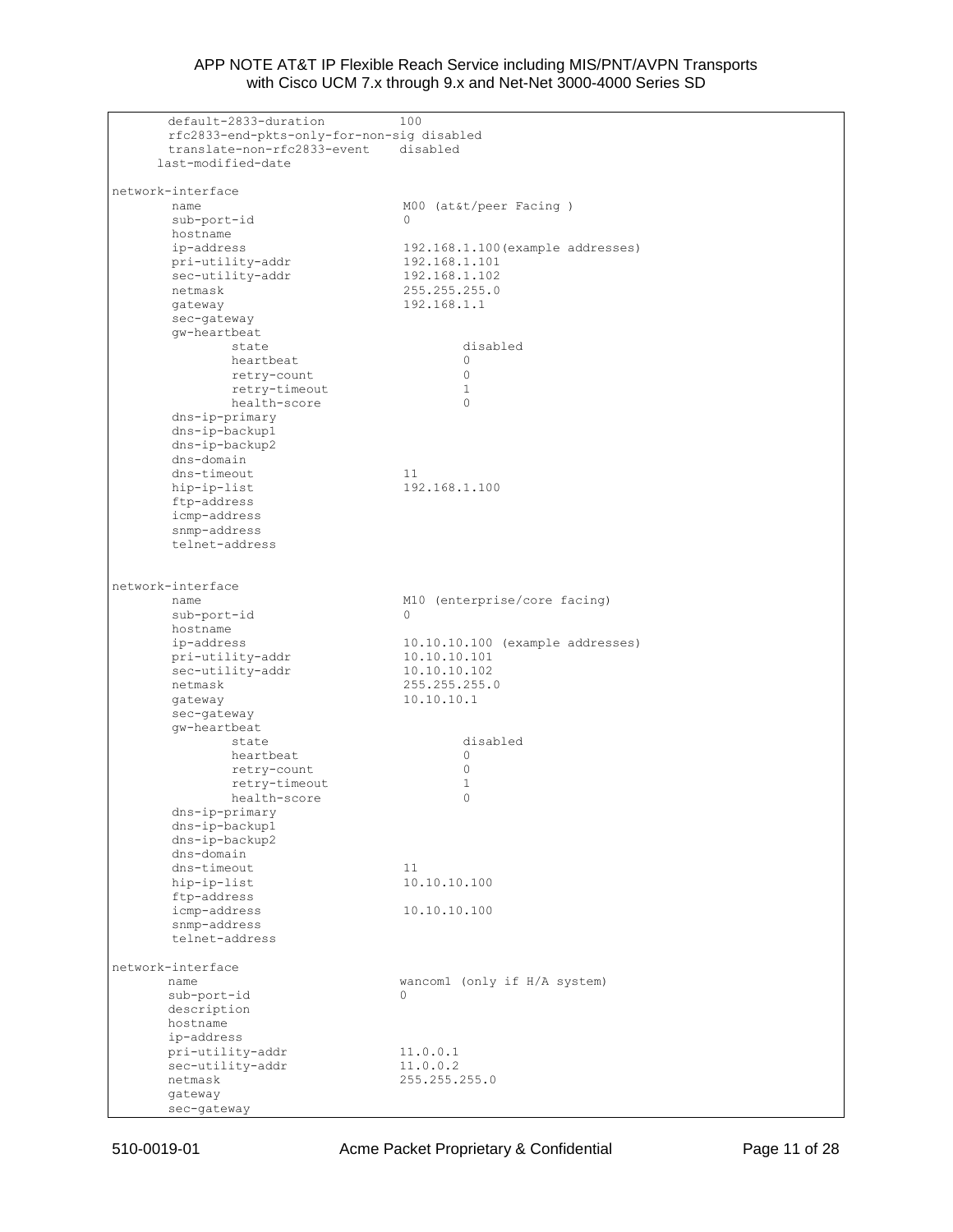| gw-heartbeat      |                              |
|-------------------|------------------------------|
| state             | disabled                     |
| heartbeat         | $\circ$                      |
| retry-count       | $\circ$                      |
| retry-timeout     | $\mathbf{1}$                 |
| health-score      | $\circ$                      |
| dns-ip-primary    |                              |
| dns-ip-backup1    |                              |
| dns-ip-backup2    |                              |
| dns-domain        |                              |
| dns-timeout       | 11                           |
| hip-ip-list       |                              |
| ftp-address       |                              |
| icmp-address      |                              |
| snmp-address      |                              |
| telnet-address    |                              |
| last-modified-by  |                              |
| network-interface |                              |
| name              | wancom2 (only if H/A system) |
| sub-port-id       | $\Omega$                     |
| description       |                              |
| hostname          |                              |
| ip-address        |                              |
| pri-utility-addr  | 12.0.0.1                     |
| sec-utility-addr  | 12.0.0.2                     |
| netmask           |                              |
| gateway           |                              |
| sec-gateway       |                              |
| gw-heartbeat      |                              |
| state             | disabled                     |
| heartbeat         | 0                            |
| retry-count       | $\circ$                      |
| retry-timeout     | $\mathbf{1}$                 |
| health-score      | $\circ$                      |
| dns-ip-primary    |                              |
| dns-ip-backup1    |                              |
| dns-ip-backup2    |                              |
| dns-domain        |                              |
| dns-timeout       | 11                           |
| hip-ip-list       |                              |
| ftp-address       |                              |
| icmp-address      |                              |
| snmp-address      |                              |
| telnet-address    |                              |
| last-modified-by  |                              |
| phy-interface     |                              |
| name              | enterprise-core-ccm          |
| operation-type    | Media                        |
| port              | 0                            |
| slot              | $\circ$                      |
| virtual-mac       |                              |
| admin-state       | enabled                      |
| auto-negotiation  | enabled                      |
| duplex-mode       |                              |
| speed             |                              |
| phy-interface     |                              |
| name              | peer                         |
| operation-type    | Media                        |
| port              | 0                            |
| slot              | $\mathbf{1}$                 |
| virtual-mac       |                              |
| admin-state       | enabled                      |
| auto-negotiation  | enabled                      |
| duplex-mode       |                              |
| speed             |                              |
|                   |                              |
|                   |                              |
| phy-interface     |                              |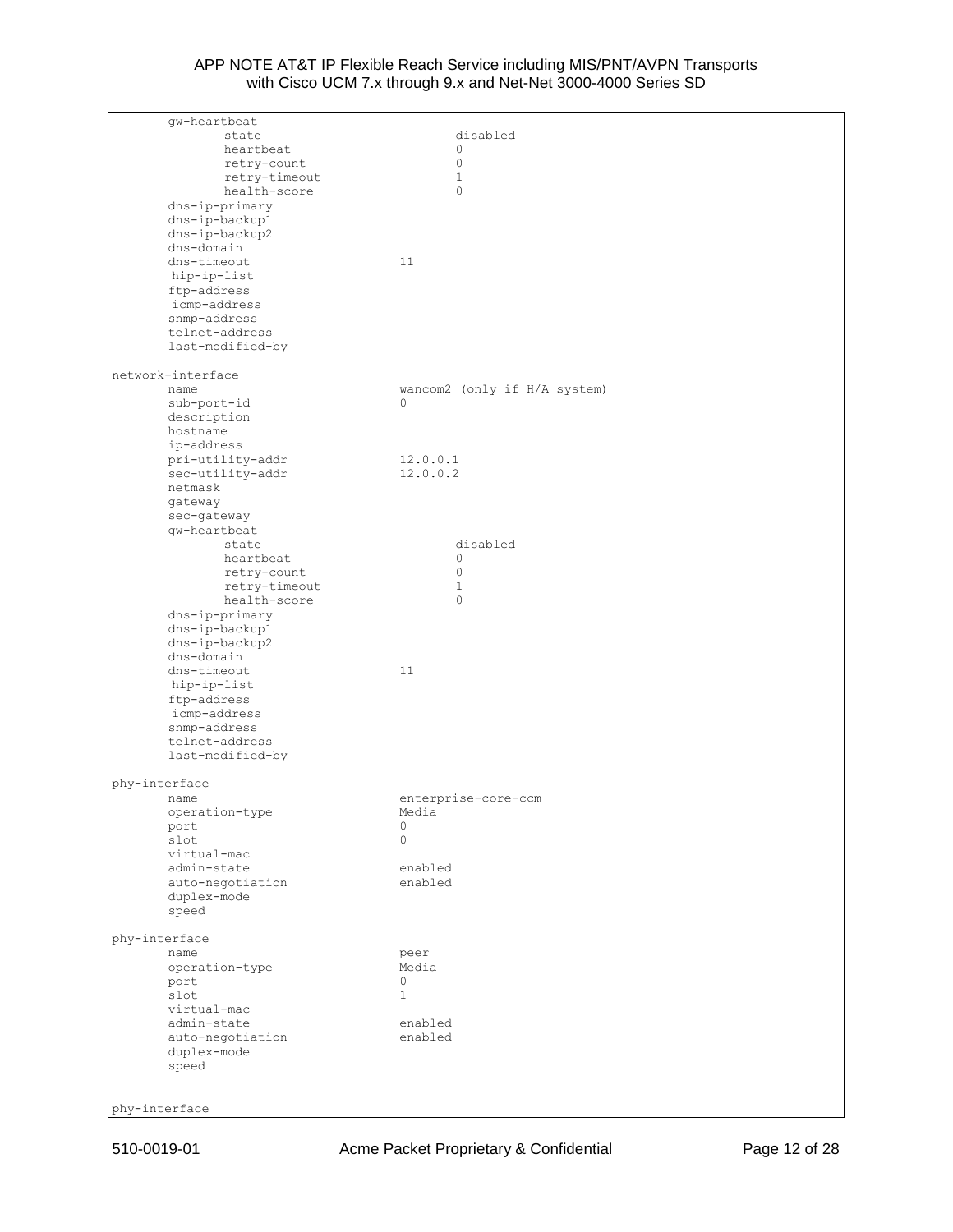| name                       | wancom1             |
|----------------------------|---------------------|
|                            |                     |
| operation-type             | Control             |
| port                       | $\mathbf{1}$        |
|                            | $\circ$             |
| slot                       |                     |
| virtual-mac                |                     |
| wancom-health-score        | 20                  |
|                            |                     |
| last-modified-by           |                     |
|                            |                     |
|                            |                     |
| phy-interface              |                     |
|                            |                     |
| name                       | wancom2             |
| operation-type             | Control             |
| port                       | 2                   |
|                            |                     |
| slot                       | $\circ$             |
| virtual-mac                |                     |
|                            |                     |
| wancom-health-score        | 20                  |
| last-modified-by           |                     |
|                            |                     |
|                            |                     |
|                            |                     |
|                            |                     |
| realm-config               |                     |
| identifier                 | peer                |
|                            |                     |
| addr-prefix                | 0.0.0.0             |
| network-interfaces         |                     |
|                            |                     |
|                            | MOO:O               |
| mm-in-realm                | enabled             |
|                            |                     |
| mm-in-network              | enabled             |
| $mm$ -same-ip              | enabled             |
|                            |                     |
| mm-in-system               | enabled             |
| bw-cac-non-mm              | disabled            |
|                            |                     |
| msm-release                | disabled            |
| gos-enable                 | disabled            |
| max-bandwidth              | 0                   |
|                            |                     |
| ext-policy-svr             |                     |
| max-latency                | $\mathbf 0$         |
|                            |                     |
| max-jitter                 | $\mathbf 0$         |
| max-packet-loss            | $\mathbf 0$         |
|                            |                     |
| observ-window-size         | $\mathbf{0}$        |
| parent-realm               |                     |
|                            |                     |
| dns-realm                  |                     |
| media-policy               |                     |
|                            |                     |
| in-translationid           |                     |
| out-translationid          |                     |
|                            |                     |
| in-manipulationid          |                     |
| out-manipulationid         |                     |
|                            |                     |
| class-profile              |                     |
| average-rate-limit         | 0                   |
| access-control-trust-level |                     |
|                            |                     |
| invalid-signal-threshold   | 0                   |
| maximum-signal-threshold   | $\mathbf 0$         |
|                            |                     |
| untrusted-signal-threshold | $\mathbf 0$         |
| deny-period                | 30                  |
|                            | disabled            |
| symmetric-latching         |                     |
| pai-strip                  | disabled            |
| trunk-context              |                     |
|                            |                     |
| early-media-allow          | both                |
| additional-prefixes        |                     |
|                            |                     |
| restricted-latching        | none                |
| restriction-mask           | 32                  |
|                            | enabled             |
| accounting-enable          |                     |
| user-cac-mode              | none                |
| user-cac-bandwidth         | 0                   |
|                            |                     |
| user-cac-sessions          | $\Omega$            |
| net-management-control     | disabled            |
|                            |                     |
| delay-media-update         | disabled            |
|                            |                     |
|                            |                     |
|                            |                     |
| realm-config               |                     |
| identifier                 | enterprise-core-ccm |
|                            |                     |
| addr-prefix                | 0.0.0.0             |
| network-interfaces         |                     |
|                            |                     |
|                            | M10:0               |
| mm-in-realm                | enabled             |
|                            |                     |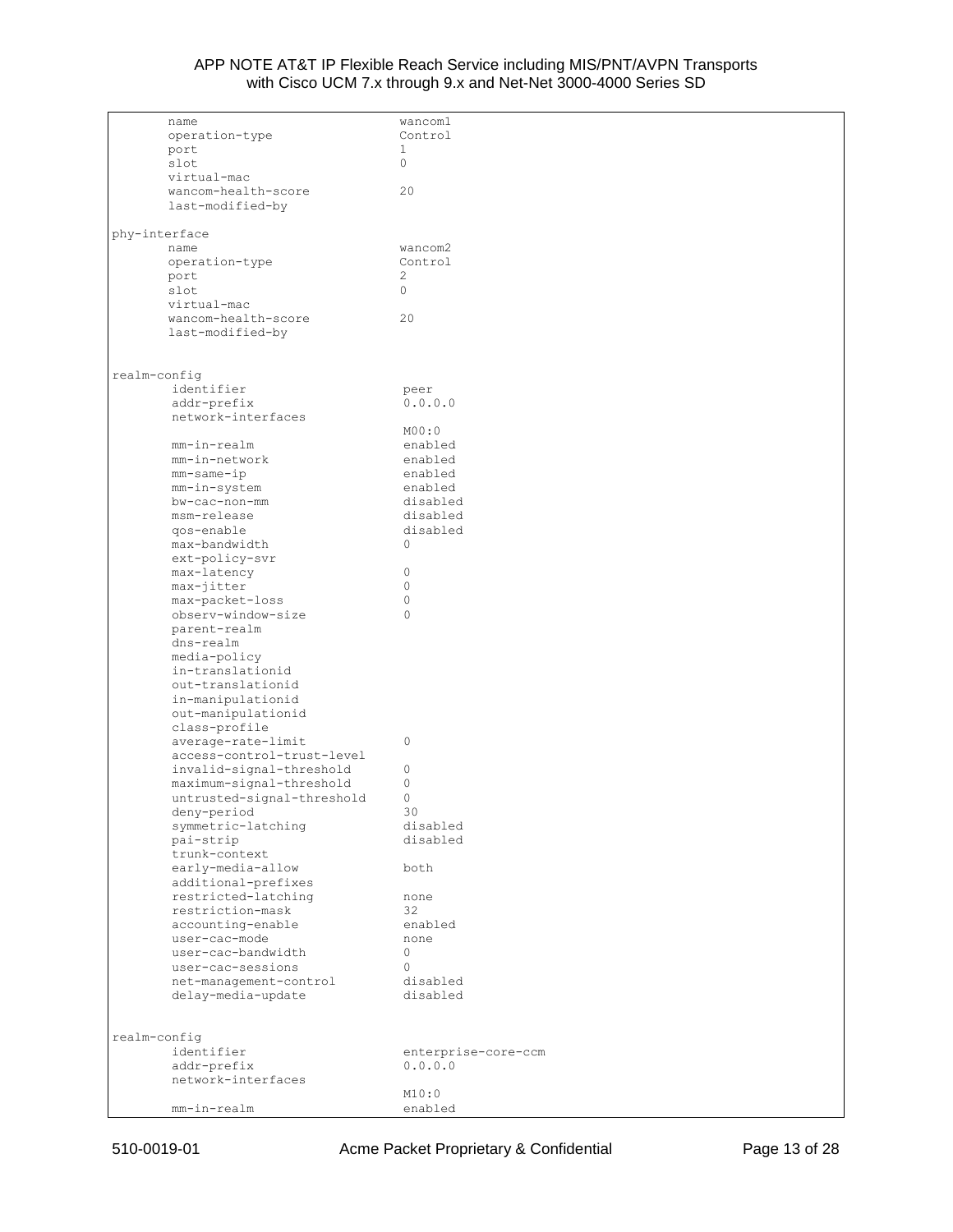| mm-in-network                      | enabled     |                            |
|------------------------------------|-------------|----------------------------|
| mm-same-ip                         | enabled     |                            |
|                                    |             |                            |
| mm-in-system                       | enabled     |                            |
| bw-cac-non-mm                      | disabled    |                            |
|                                    |             |                            |
| msm-release                        | disabled    |                            |
| qos-enable                         | disabled    |                            |
| max-bandwidth                      | 0           |                            |
|                                    |             |                            |
| ext-policy-svr                     |             |                            |
| max-latency                        | 0           |                            |
|                                    |             |                            |
| max-jitter                         | $\mathbf 0$ |                            |
| max-packet-loss                    | $\Omega$    |                            |
| observ-window-size                 | $\circ$     |                            |
|                                    |             |                            |
| parent-realm                       |             |                            |
| dns-realm                          |             |                            |
|                                    |             |                            |
| media-policy                       |             |                            |
| in-translationid                   |             |                            |
|                                    |             |                            |
| out-translationid                  |             |                            |
| in-manipulationid                  |             |                            |
| out-manipulationid                 |             |                            |
|                                    |             |                            |
| class-profile                      |             |                            |
| average-rate-limit                 | 0           |                            |
| access-control-trust-level         |             |                            |
|                                    |             |                            |
| invalid-signal-threshold           | 0           |                            |
| maximum-signal-threshold           | $\mathbb O$ |                            |
|                                    |             |                            |
| untrusted-signal-threshold         | 0           |                            |
| deny-period                        | 30          |                            |
|                                    | disabled    |                            |
| symmetric-latching                 |             |                            |
| pai-strip                          | disabled    |                            |
| trunk-context                      |             |                            |
|                                    |             |                            |
| early-media-allow                  | both        |                            |
| additional-prefixes                |             |                            |
|                                    |             |                            |
| restricted-latching                | none        |                            |
| restriction-mask                   | 32          |                            |
| accounting-enable                  | enabled     |                            |
|                                    |             |                            |
| user-cac-mode                      | none        |                            |
| user-cac-bandwidth                 | 0           |                            |
| user-cac-sessions                  | $\Omega$    |                            |
|                                    |             |                            |
| net-management-control             | disabled    |                            |
| delay-media-update                 | disabled    |                            |
|                                    |             |                            |
|                                    |             |                            |
| session-agent                      |             |                            |
| hostname                           |             | 192.168.1.200              |
|                                    |             |                            |
| ip-address                         |             |                            |
| port                               |             | 5060                       |
|                                    |             |                            |
| state                              |             | enabled                    |
| app-protocol                       |             | SIP                        |
| app-type                           |             |                            |
|                                    |             |                            |
| transport-method                   |             | UDP                        |
| realm-id                           |             | peer                       |
|                                    |             |                            |
| description                        |             | at&t Session Agent Primary |
| carriers                           |             |                            |
| allow-next-hop-lp                  |             | enabled                    |
|                                    |             |                            |
| constraints                        |             | enabled                    |
| max-sessions                       |             | $\circ$                    |
|                                    |             | $\circ$                    |
|                                    |             |                            |
| max-inbound-sessions               |             |                            |
| max-outbound-sessions              |             | $\Omega$                   |
|                                    |             | $\Omega$                   |
| max-burst-rate                     |             |                            |
| max-inbound-burst-rate             |             | $\Omega$                   |
| max-outbound-burst-rate            |             | $\Omega$                   |
|                                    |             | $\Omega$                   |
| max-sustain-rate                   |             |                            |
| max-inbound-sustain-rate           |             | 0                          |
| max-outbound-sustain-rate          |             | $\Omega$                   |
|                                    |             |                            |
| min-seizures                       | 5           |                            |
| min-asr                            |             | $\Omega$                   |
| time-to-resume                     | 0           |                            |
|                                    |             |                            |
| ttr-no-response                    | 300         |                            |
| in-service-period                  | $\circ$     |                            |
|                                    |             |                            |
| burst-rate-window                  | $\Omega$    |                            |
| sustain-rate-window                |             | $\circ$                    |
|                                    |             | None                       |
| req-uri-carrier-mode<br>proxy-mode |             |                            |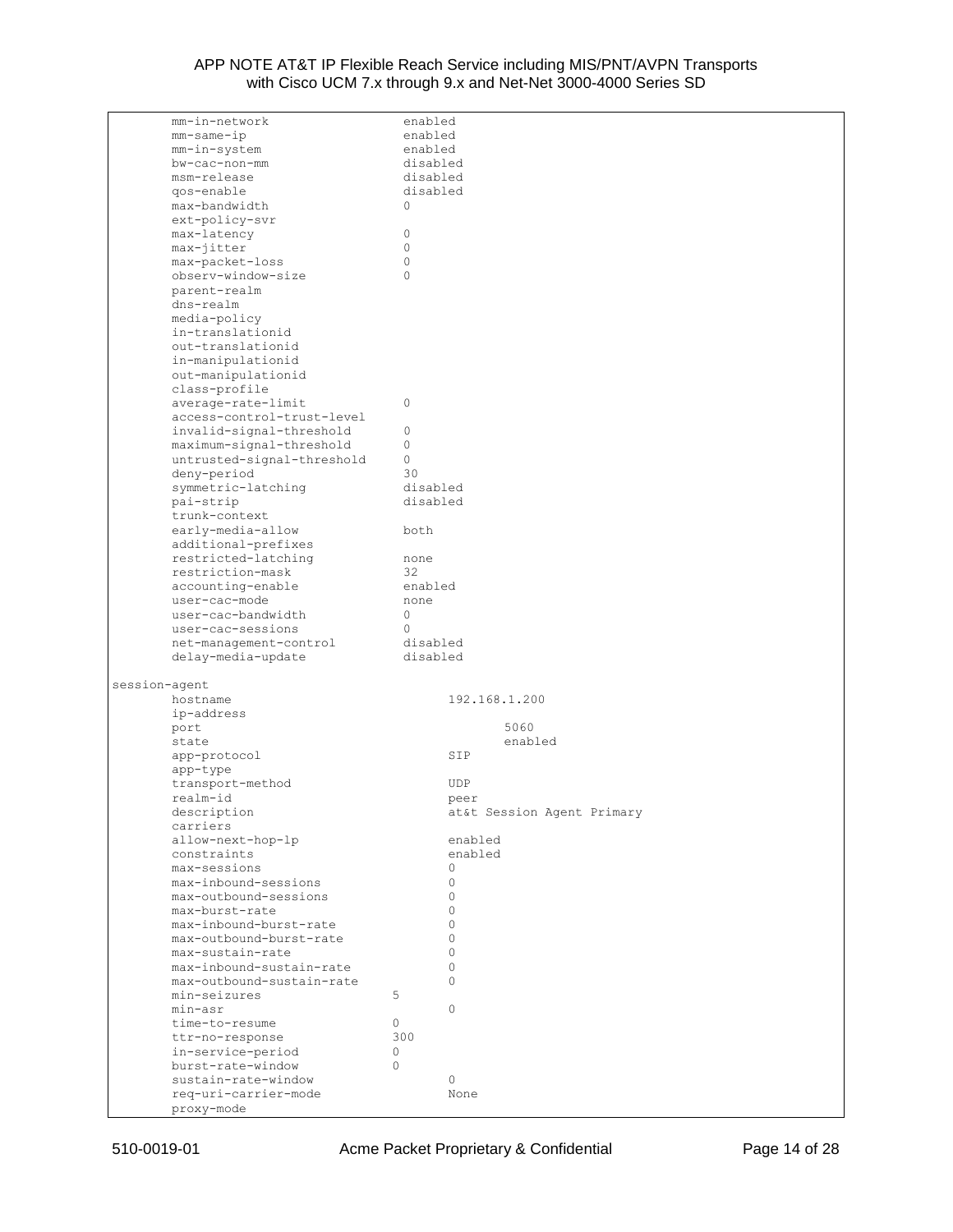| redirect-action             |                                |     |                              |
|-----------------------------|--------------------------------|-----|------------------------------|
| loose-routing               |                                |     | enabled                      |
|                             | send-media-session             |     | enabled                      |
| response-map                |                                |     |                              |
| ping-method                 |                                |     | OPTIONS; hops=0              |
| ping-interval               |                                |     | 300                          |
|                             | ping-in-service-response-codes |     |                              |
|                             | out-service-response-codes     |     |                              |
| media-profiles              |                                |     |                              |
|                             | in-translationid               |     |                              |
|                             | out-translationid              |     |                              |
| trust-me                    |                                |     | enabled                      |
|                             | request-uri-headers            |     |                              |
| stop-recurse                |                                |     |                              |
|                             | local-response-map             |     |                              |
|                             | ping-to-user-part              |     |                              |
|                             | ping-from-user-part            |     |                              |
| li-trust-me                 |                                |     | disabled                     |
|                             | in-manipulationid              |     |                              |
|                             | out-manipulationid             |     |                              |
| p-asserted-id               |                                |     |                              |
| trunk-group                 | max-register-sustain-rate      |     | $\circ$                      |
|                             | early-media-allow              |     |                              |
|                             | invalidate-registrations       |     | disabled                     |
| rfc2833-mode                |                                |     | none                         |
| rfc2833-payload             |                                |     | $\Omega$                     |
| codec-policy                |                                |     |                              |
|                             |                                |     |                              |
|                             |                                |     |                              |
| session-agent               |                                |     |                              |
| hostname                    |                                |     | 192.168.1.201                |
| ip-address                  |                                |     |                              |
| port                        |                                |     | 5060                         |
| state                       |                                |     | enabled                      |
| app-protocol                |                                |     | SIP                          |
| app-type                    |                                |     |                              |
|                             | transport-method               |     | <b>UDP</b>                   |
| realm-id                    |                                |     | peer                         |
| description                 |                                |     | at&t Session Agent Secondary |
| carriers                    |                                |     |                              |
|                             | allow-next-hop-lp              |     | enabled<br>enabled           |
| constraints<br>max-sessions |                                |     |                              |
|                             | max-inbound-sessions           |     | $\circ$<br>$\circ$           |
|                             | max-outbound-sessions          |     | $\circ$                      |
| max-burst-rate              |                                |     | $\Omega$                     |
|                             | max-inbound-burst-rate         |     | 0                            |
|                             | max-outbound-burst-rate        |     | 0                            |
|                             | max-sustain-rate               |     | 0                            |
|                             | max-inbound-sustain-rate       |     | 0                            |
|                             | max-outbound-sustain-rate      |     | 0                            |
| min-seizures                |                                | 5   |                              |
| min-asr                     |                                |     | $\circ$                      |
| time-to-resume              |                                | 0   |                              |
| ttr-no-response             |                                | 300 |                              |
|                             | in-service-period              | 0   |                              |
|                             | burst-rate-window              | 0   |                              |
|                             | sustain-rate-window            |     | $\circ$                      |
|                             | req-uri-carrier-mode           |     | None                         |
| proxy-mode                  |                                |     |                              |
| redirect-action             |                                |     |                              |
| loose-routing               |                                |     | enabled                      |
|                             | send-media-session             |     | enabled                      |
| response-map                |                                |     |                              |
| ping-method                 |                                |     | OPTIONS; hops=0              |
| ping-interval               |                                |     | 300                          |
|                             | ping-in-service-response-codes |     |                              |
| media-profiles              | out-service-response-codes     |     |                              |
|                             | in-translationid               |     |                              |
|                             |                                |     |                              |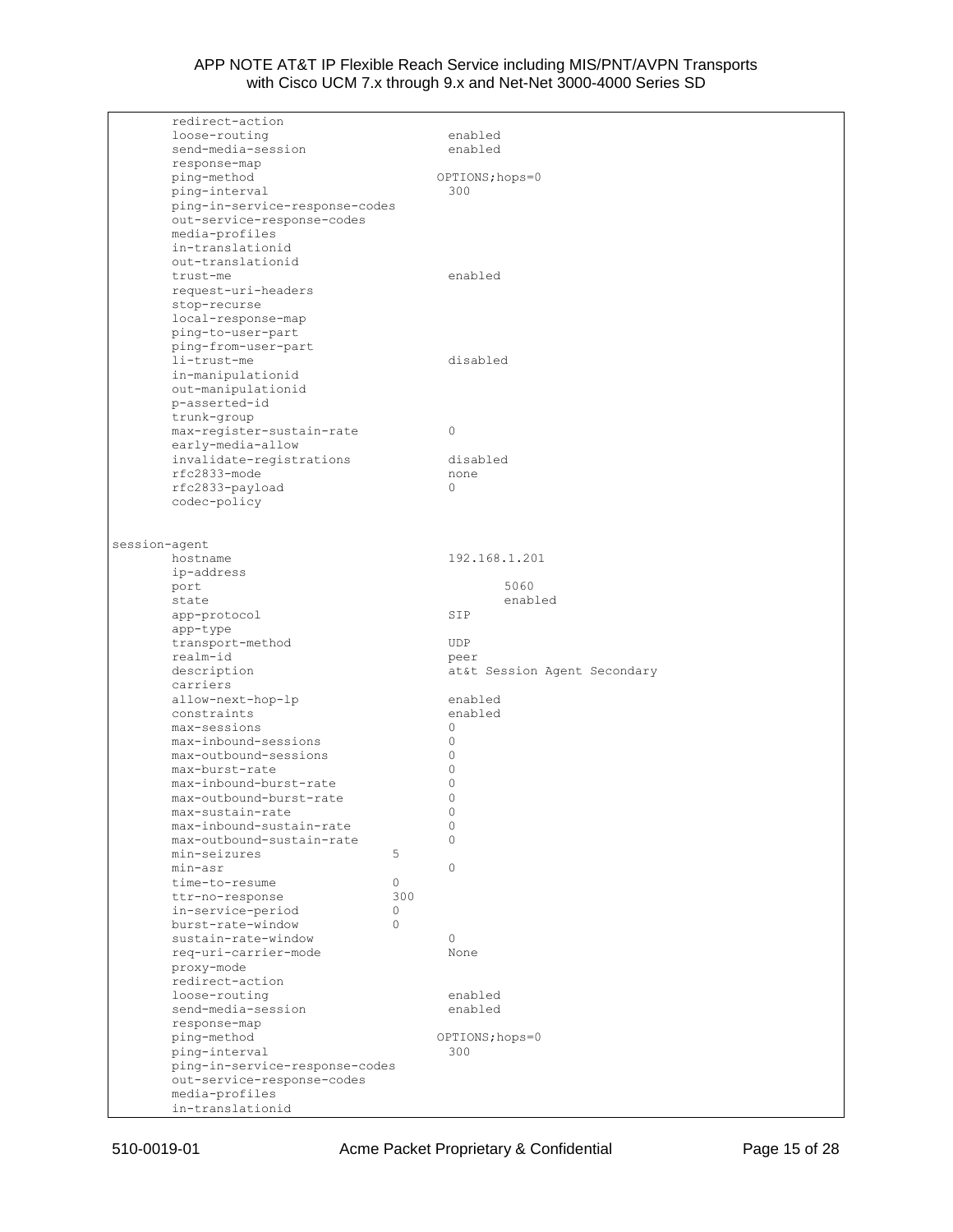| out-translationid              |                              |
|--------------------------------|------------------------------|
| trust-me                       | enabled                      |
| request-uri-headers            |                              |
| stop-recurse                   |                              |
| local-response-map             |                              |
| ping-to-user-part              |                              |
|                                |                              |
| ping-from-user-part            |                              |
| li-trust-me                    | disabled                     |
| in-manipulationid              |                              |
| out-manipulationid             |                              |
| p-asserted-id                  |                              |
| trunk-group                    |                              |
| max-register-sustain-rate      | 0                            |
| early-media-allow              |                              |
| invalidate-registrations       | disabled                     |
| rfc2833-mode                   | none                         |
| rfc2833-payload                | $\Omega$                     |
| codec-policy                   |                              |
|                                |                              |
|                                |                              |
|                                |                              |
| session-agent                  |                              |
| hostname                       | 10.10.10.200                 |
|                                |                              |
| ip-address                     |                              |
| port                           | 5060                         |
| state                          | enabled                      |
| app-protocol                   | SIP                          |
| app-type                       |                              |
| transport-method               | <b>UDP</b>                   |
| realm-id                       | $\star$                      |
| description                    | enterprise Session Agent SIP |
| carriers                       |                              |
| allow-next-hop-lp              | enabled                      |
| constraints                    | disabled                     |
| max-sessions                   | 0                            |
| max-inbound-sessions           | 0                            |
| max-outbound-sessions          | 0                            |
| max-burst-rate                 | $\Omega$                     |
|                                | $\Omega$                     |
| max-inbound-burst-rate         |                              |
| max-outbound-burst-rate        | 0                            |
| max-sustain-rate               | $\Omega$                     |
| max-inbound-sustain-rate       | 0                            |
| max-outbound-sustain-rate      | 0                            |
| min-seizures<br>5              |                              |
| min-asr                        | 0                            |
| time-to-resume<br>0            |                              |
| ttr-no-response<br>0           |                              |
| in-service-period<br>0         |                              |
| burst-rate-window<br>0         |                              |
| sustain-rate-window            |                              |
| req-uri-carrier-mode           | None                         |
| proxy-mode                     |                              |
| redirect-action                |                              |
| loose-routing                  | enabled                      |
| send-media-session             |                              |
|                                | enabled                      |
| response-map                   |                              |
| ping-method                    |                              |
| ping-interval                  |                              |
| ping-in-service-response-codes |                              |
| out-service-response-codes     |                              |
| media-profiles                 |                              |
| in-translationid               |                              |
| out-translationid              |                              |
| trust-me                       | disabled                     |
| request-uri-headers            |                              |
| stop-recurse                   |                              |
| local-response-map             |                              |
| ping-to-user-part              |                              |
| ping-from-user-part            |                              |
| li-trust-me                    | disabled                     |
|                                |                              |
| in-manipulationid              |                              |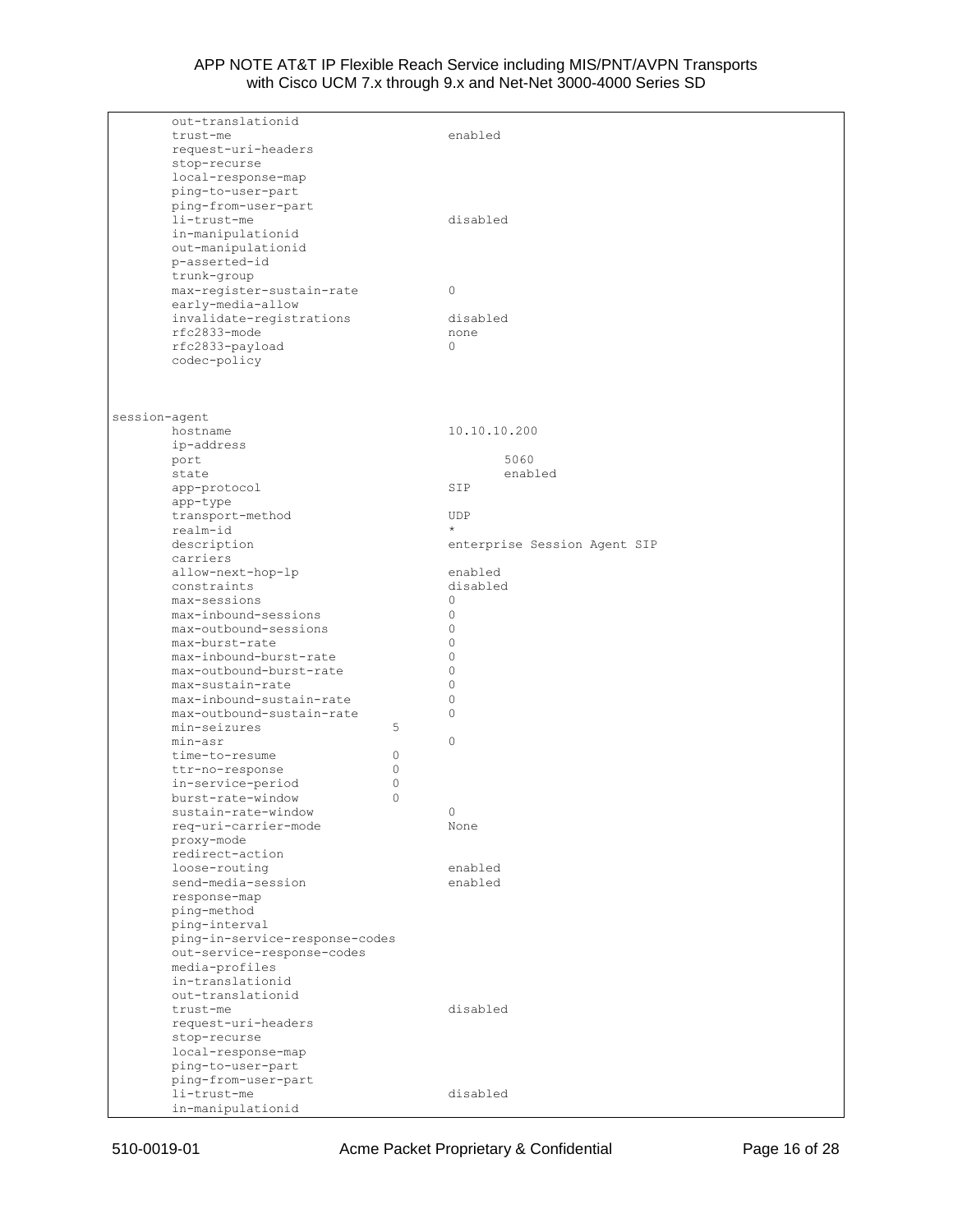| out-manipulationid             |          |                              |
|--------------------------------|----------|------------------------------|
| p-asserted-id                  |          |                              |
| trunk-group                    |          |                              |
| max-register-sustain-rate      |          | $\mathbf{0}$                 |
| early-media-allow              |          |                              |
| invalidate-registrations       |          | disabled                     |
| rfc2833-mode                   |          | none                         |
| rfc2833-payload                |          | $\Omega$                     |
| codec-policy                   |          |                              |
|                                |          |                              |
|                                |          |                              |
| session-agent                  |          |                              |
| hostname                       |          | 10.10.10.201                 |
| ip-address                     |          |                              |
| port                           |          | 5060                         |
| state                          |          | enabled                      |
| app-protocol                   |          | SIP                          |
| app-type                       |          |                              |
| transport-method               |          | <b>UDP</b>                   |
| realm-id                       |          | $\star$                      |
| description                    |          | enterprise Session Agent SIP |
| carriers                       |          |                              |
|                                |          | enabled                      |
| allow-next-hop-lp              |          |                              |
| constraints<br>max-sessions    |          | disabled<br>$\Omega$         |
|                                |          |                              |
| max-inbound-sessions           |          | 0                            |
| max-outbound-sessions          |          | 0                            |
| max-burst-rate                 |          | 0                            |
| max-inbound-burst-rate         |          | 0                            |
| max-outbound-burst-rate        |          | 0                            |
| max-sustain-rate               |          | 0                            |
| max-inbound-sustain-rate       |          | 0                            |
| max-outbound-sustain-rate      |          | 0                            |
| min-seizures                   | 5        |                              |
| min-asr                        |          | $\circ$                      |
| time-to-resume                 | 0        |                              |
| ttr-no-response                | 0        |                              |
| in-service-period              | 0        |                              |
| burst-rate-window              | $\Omega$ |                              |
| sustain-rate-window            |          | 0                            |
| req-uri-carrier-mode           |          | None                         |
| proxy-mode                     |          |                              |
| redirect-action                |          |                              |
| loose-routing                  |          | enabled                      |
| send-media-session             |          | enabled                      |
| response-map                   |          |                              |
| ping-method                    |          |                              |
| ping-interval                  |          |                              |
| ping-in-service-response-codes |          |                              |
| out-service-response-codes     |          |                              |
|                                |          |                              |
| media-profiles                 |          |                              |
| in-translationid               |          |                              |
| out-translationid              |          |                              |
| trust-me                       |          | disabled                     |
| request-uri-headers            |          |                              |
| stop-recurse                   |          |                              |
| local-response-map             |          |                              |
| ping-to-user-part              |          |                              |
| ping-from-user-part            |          |                              |
| li-trust-me                    |          | disabled                     |
| in-manipulationid              |          |                              |
| out-manipulationid             |          |                              |
| p-asserted-id                  |          |                              |
| trunk-group                    |          |                              |
| max-register-sustain-rate      |          | 0                            |
| early-media-allow              |          |                              |
| invalidate-registrations       |          | disabled                     |
| rfc2833-mode                   |          | none                         |
| rfc2833-payload                |          | 0                            |
| codec-policy                   |          |                              |
|                                |          |                              |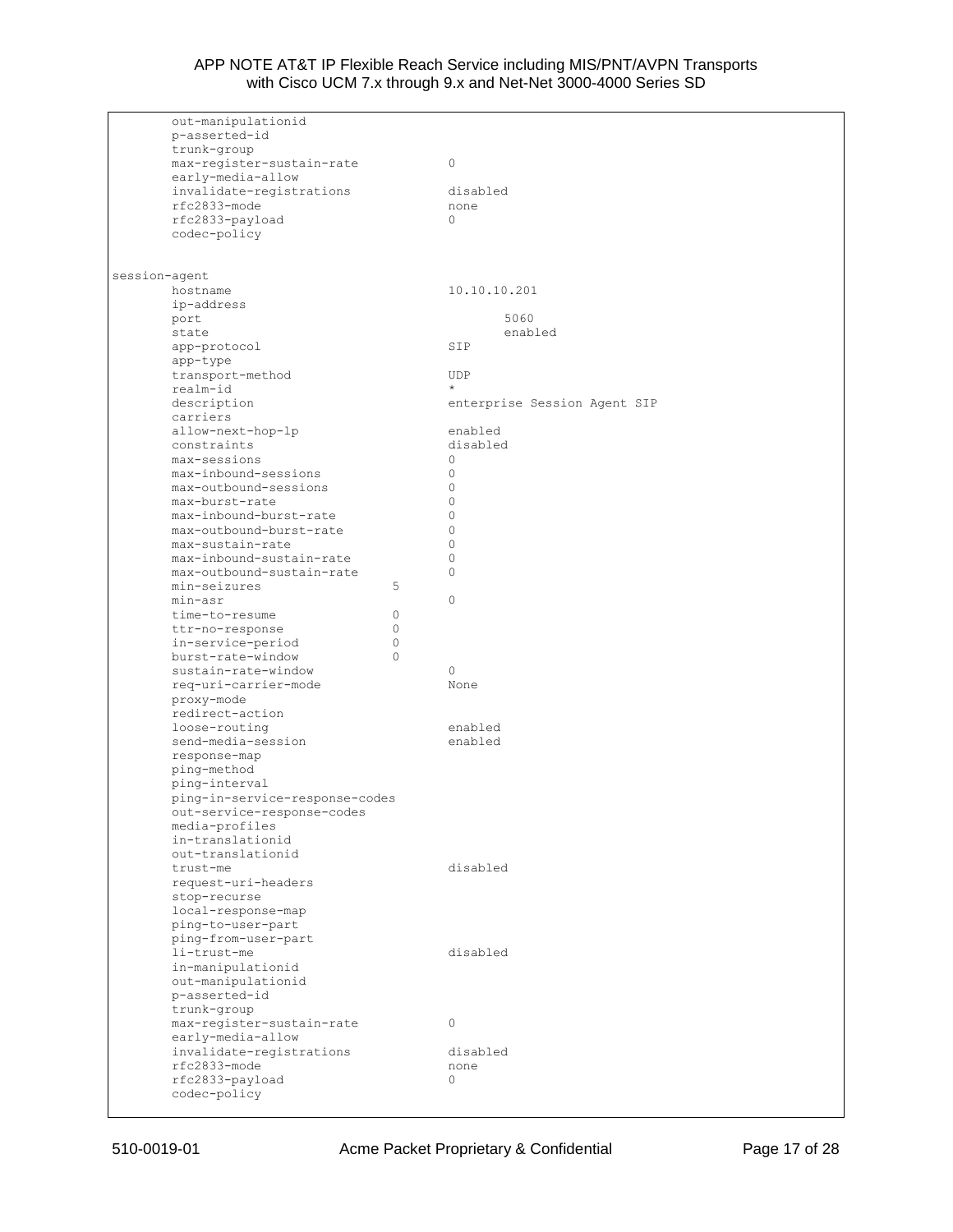| session-group                          |                                       |
|----------------------------------------|---------------------------------------|
| qroup-name                             | ATT                                   |
| description<br>state                   | enabled                               |
| app-protocol                           | SIP                                   |
| strategy                               | RoundRobin                            |
| dest                                   | 192.168.1.200                         |
|                                        | 192.168.1.201                         |
| trunk-group                            |                                       |
| sag-recursion                          | disabled                              |
| stop-sag-recurse                       | 401,407                               |
| session-group                          |                                       |
| group-name                             | <b>UCM</b>                            |
| description                            |                                       |
| state                                  | enabled<br>SIP                        |
| app-protocol<br>strategy               | RoundRobin                            |
| dest                                   |                                       |
|                                        | 10.10.10.200                          |
| trunk-group                            | 10.10.10.201                          |
| sag-recursion                          | enabled                               |
| stop-sag-recurse                       | 401,407                               |
|                                        |                                       |
|                                        |                                       |
| sip-config                             |                                       |
| state                                  | enabled                               |
| operation-mode                         | dialog                                |
| dialog-transparency<br>home-realm-id   | enabled<br>peer                       |
| egress-realm-id                        | enterprise-core-ccm                   |
| nat-mode                               | Public                                |
| registrar-domain                       |                                       |
| registrar-host<br>registrar-port       | 0                                     |
| register-service-route                 | always                                |
| init-timer                             | 500                                   |
| max-timer                              | 4000                                  |
| trans-expire                           | 32                                    |
| invite-expire<br>inactive-dynamic-conn | 180<br>32                             |
| enforcement-profile                    |                                       |
| pac-method                             |                                       |
| pac-interval                           | 10                                    |
| pac-strategy                           | PropDist<br>$\mathbf{1}$              |
| pac-load-weight<br>pac-session-weight  | 1                                     |
| pac-route-weight                       | $\mathbf{1}$                          |
| pac-callid-lifetime                    | 600                                   |
| pac-user-lifetime                      | 3600                                  |
| red-sip-port                           | 1988                                  |
| red-max-trans<br>red-sync-start-time   | 10000<br>5000                         |
| red-sync-comp-time                     | 1000                                  |
| add-reason-header                      | disabled                              |
| sip-message-len                        | 0                                     |
| enum-sag-match<br>extra-method-stats   | disabled<br>disabled                  |
| rph-feature                            | disabled                              |
| nsep-user-sessions-rate                | 0                                     |
| registration-cache-limit               | $\circ$                               |
| options                                | add-prov-to-tag=no                    |
|                                        | insert-arp-header<br>max-udp-length=0 |
|                                        | set-inv-exp-at-100-resp               |
|                                        |                                       |

Г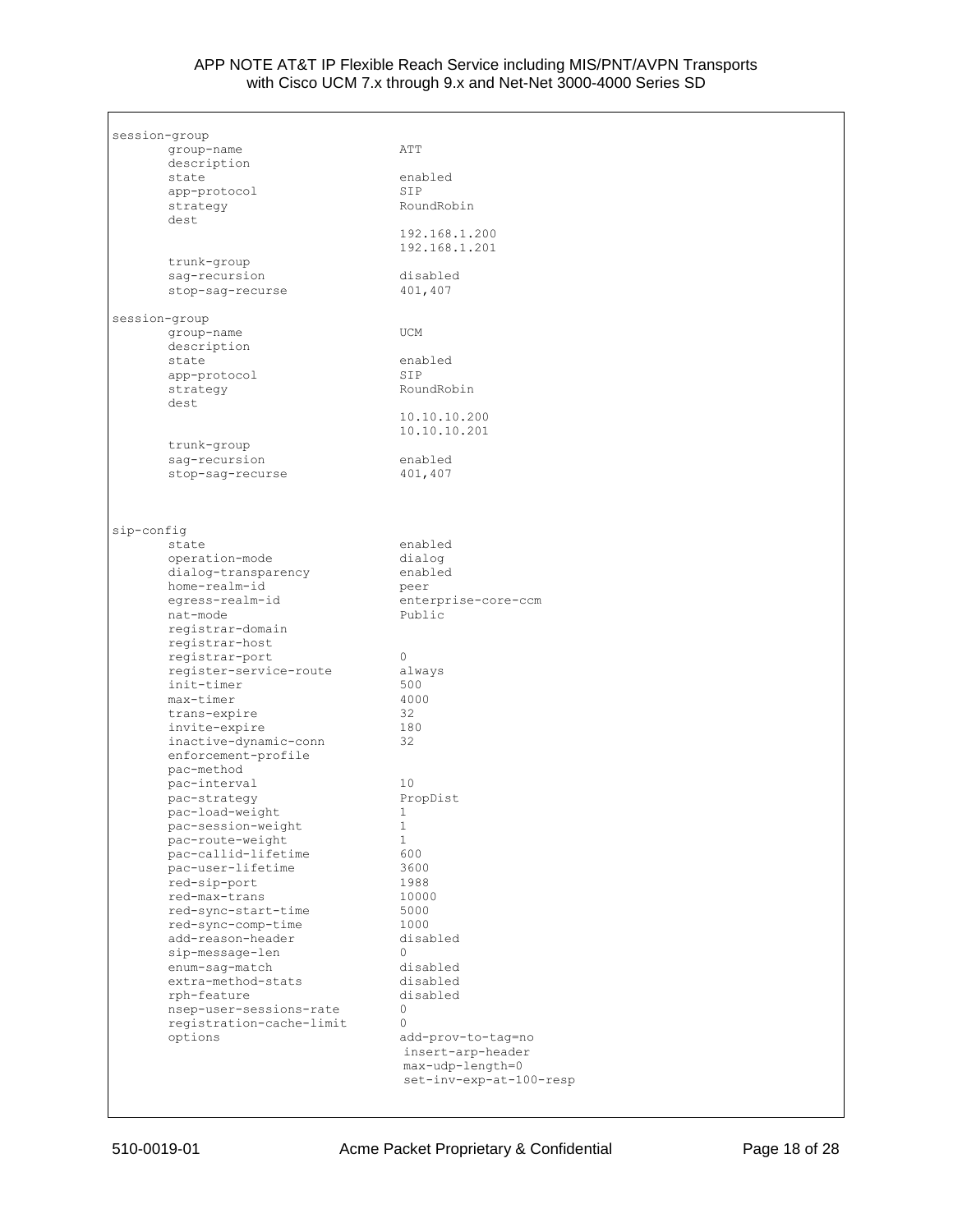| sip-feature (strip 100rel tag in Supported header in an inbound realm=peer packet) |                                                                                                |  |  |  |
|------------------------------------------------------------------------------------|------------------------------------------------------------------------------------------------|--|--|--|
| name                                                                               | $100$ rel                                                                                      |  |  |  |
| realm                                                                              | peer                                                                                           |  |  |  |
| support-mode-inbound                                                               | Strip                                                                                          |  |  |  |
| require-mode-inbound                                                               | Pass                                                                                           |  |  |  |
| proxy-require-mode-inbound                                                         | Pass                                                                                           |  |  |  |
| support-mode-outbound                                                              | Pass                                                                                           |  |  |  |
| require-mode-outbound                                                              | Pass                                                                                           |  |  |  |
| proxy-require-mode-outbound                                                        | Pass                                                                                           |  |  |  |
|                                                                                    | sip-feature(strip 100rel tag in Supported header in outbound realm=enterprise-core-ccm packet) |  |  |  |
| name<br>realm                                                                      | 100 <sub>rel</sub>                                                                             |  |  |  |
|                                                                                    | enterprise-core-ccm                                                                            |  |  |  |
| support-mode-inbound                                                               | Pass                                                                                           |  |  |  |
| require-mode-inbound                                                               | Pass                                                                                           |  |  |  |
| proxy-require-mode-inbound<br>support-mode-outbound                                | Pass                                                                                           |  |  |  |
| require-mode-outbound                                                              | Strip<br>Pass                                                                                  |  |  |  |
|                                                                                    | Pass                                                                                           |  |  |  |
| proxy-require-mode-outbound                                                        |                                                                                                |  |  |  |
|                                                                                    |                                                                                                |  |  |  |
| sip-interface<br>state                                                             | enabled                                                                                        |  |  |  |
| realm-id                                                                           | peer                                                                                           |  |  |  |
| description                                                                        |                                                                                                |  |  |  |
| sip-port                                                                           |                                                                                                |  |  |  |
| address                                                                            | 192.168.1.100                                                                                  |  |  |  |
| port                                                                               | 5060                                                                                           |  |  |  |
| transport-protocol                                                                 | <b>UDP</b>                                                                                     |  |  |  |
| tls-profile                                                                        |                                                                                                |  |  |  |
| allow-anonymous                                                                    | agents-only                                                                                    |  |  |  |
| carriers                                                                           |                                                                                                |  |  |  |
| trans-expire                                                                       | 0                                                                                              |  |  |  |
| invite-expire                                                                      | 0                                                                                              |  |  |  |
| max-redirect-contacts                                                              | 0                                                                                              |  |  |  |
| proxy-mode                                                                         |                                                                                                |  |  |  |
| redirect-action                                                                    |                                                                                                |  |  |  |
| contact-mode                                                                       | none                                                                                           |  |  |  |
| nat-traversal                                                                      | none                                                                                           |  |  |  |
| nat-interval                                                                       | 30                                                                                             |  |  |  |
| tcp-nat-interval                                                                   | 30                                                                                             |  |  |  |
| registration-caching                                                               | disabled                                                                                       |  |  |  |
| min-reg-expire                                                                     | 300                                                                                            |  |  |  |
| registration-interval                                                              | 3600                                                                                           |  |  |  |
| route-to-registrar                                                                 | disabled                                                                                       |  |  |  |
| secured-network                                                                    | disabled                                                                                       |  |  |  |
| teluri-scheme                                                                      | disabled                                                                                       |  |  |  |
| uri-fqdn-domain                                                                    |                                                                                                |  |  |  |
| trust-mode                                                                         | all                                                                                            |  |  |  |
| max-nat-interval                                                                   | 3600                                                                                           |  |  |  |
| nat-int-increment                                                                  | 10                                                                                             |  |  |  |
| nat-test-increment                                                                 | 30                                                                                             |  |  |  |
| sip-dynamic-hnt                                                                    | disabled                                                                                       |  |  |  |
| stop-recurse                                                                       | 401,407                                                                                        |  |  |  |
| port-map-start                                                                     | 0                                                                                              |  |  |  |
| port-map-end                                                                       | $\circ$                                                                                        |  |  |  |
| in-manipulationid                                                                  |                                                                                                |  |  |  |
| out-manipulationid                                                                 | Privacy                                                                                        |  |  |  |
| sip-ims-feature                                                                    | disabled                                                                                       |  |  |  |
| operator-identifier                                                                |                                                                                                |  |  |  |
| anonymous-priority                                                                 | none                                                                                           |  |  |  |
| max-incoming-conns                                                                 | 0                                                                                              |  |  |  |
| per-src-ip-max-incoming-conns                                                      | $\circ$                                                                                        |  |  |  |
| inactive-conn-timeout                                                              | 0                                                                                              |  |  |  |
| untrusted-conn-timeout                                                             | $\circ$                                                                                        |  |  |  |
| network-id                                                                         |                                                                                                |  |  |  |
| ext-policy-server                                                                  |                                                                                                |  |  |  |
| default-location-string                                                            |                                                                                                |  |  |  |
| charging-vector-mode                                                               | none                                                                                           |  |  |  |
| charging-function-address-mode none                                                |                                                                                                |  |  |  |
| ccf-address<br>ecf-address                                                         |                                                                                                |  |  |  |
|                                                                                    |                                                                                                |  |  |  |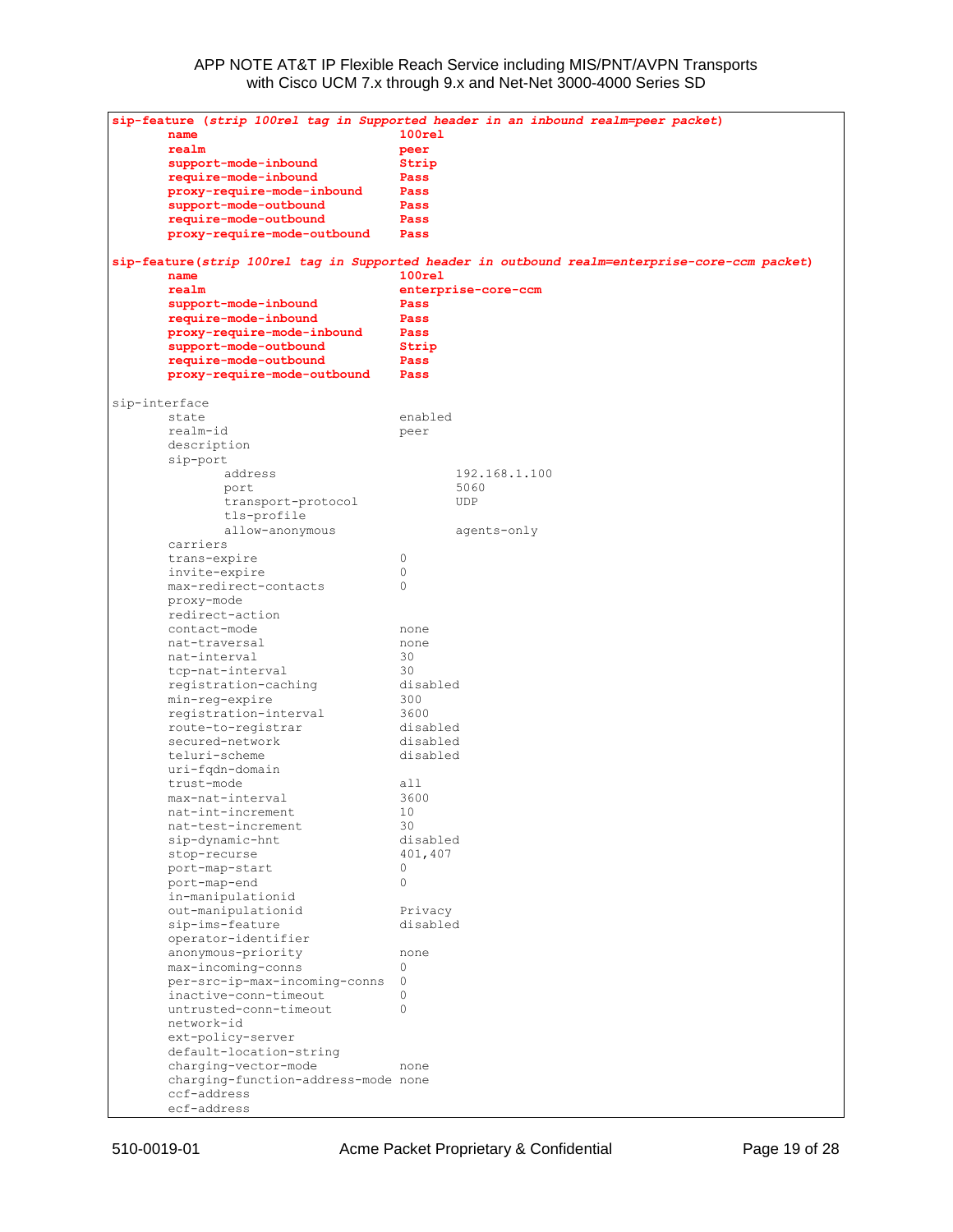| term-tgrp-mode                           | none                                                                             |
|------------------------------------------|----------------------------------------------------------------------------------|
| implicit-service-route                   | disabled                                                                         |
| rfc2833-payload                          | 101                                                                              |
| rfc2833-mode                             | preferred                                                                        |
| constraint-name                          |                                                                                  |
| response-map                             |                                                                                  |
| local-response-map                       |                                                                                  |
| enforcement-profile                      |                                                                                  |
| refer-call-transfer                      | disabled                                                                         |
| route-unauthorized-calls                 |                                                                                  |
| tcp-keepalive                            | none                                                                             |
| add-sdp-invite                           | invite                                                                           |
|                                          | (note: add-sdp-invite feature inserts CODEC list specified in "add-sdp-profiles" |
| to egress INVITE towards AT&T's network) |                                                                                  |
| add-sdp-profiles                         | G729 PCMU telephone-event                                                        |
|                                          |                                                                                  |
| sip-interface                            |                                                                                  |
| state                                    | enabled                                                                          |
| realm-id                                 | enterprise-core-ccm                                                              |
| description                              |                                                                                  |
| sip-port                                 |                                                                                  |
| address                                  | 10.10.10.100                                                                     |
| port                                     | 5060                                                                             |
| transport-protocol                       | UDP                                                                              |
| tls-profile                              |                                                                                  |
| allow-anonymous                          | all                                                                              |
| carriers                                 |                                                                                  |
| trans-expire                             | 0                                                                                |
| invite-expire                            | 0                                                                                |
| max-redirect-contacts                    | 0                                                                                |
| proxy-mode                               |                                                                                  |
| redirect-action                          |                                                                                  |
| contact-mode                             | none                                                                             |
| nat-traversal                            | none                                                                             |
| nat-interval                             | 30                                                                               |
| tcp-nat-interval                         | 90                                                                               |
| registration-caching                     | disabled                                                                         |
| min-reg-expire                           | 300                                                                              |
| registration-interval                    | 3600                                                                             |
| route-to-registrar                       | disabled                                                                         |
| secured-network                          | disabled                                                                         |
| teluri-scheme                            | disabled                                                                         |
| uri-fqdn-domain                          |                                                                                  |
| options                                  | 100rel-interworking                                                              |
|                                          | (note: this option enables the "local-PRACK" interworking feature to keep PRACK  |
| from being sent up to the AT&T network)  |                                                                                  |
| trust-mode                               | all                                                                              |
| max-nat-interval                         | 3600                                                                             |
| nat-int-increment                        | 10                                                                               |
| nat-test-increment                       | 30                                                                               |
| sip-dynamic-hnt                          | disabled                                                                         |
| stop-recurse                             | 401,407                                                                          |
| port-map-start                           | 0                                                                                |
| port-map-end                             | $\Omega$                                                                         |
| in-manipulationid                        | req100rel                                                                        |
| out-manipulationid                       | NAT IP rel                                                                       |
| sip-ims-feature                          | disabled                                                                         |
| operator-identifier                      |                                                                                  |
| anonymous-priority                       | none                                                                             |
| max-incoming-conns                       | $\Omega$                                                                         |
| per-src-ip-max-incoming-conns            | $\circ$                                                                          |
| inactive-conn-timeout                    | 0                                                                                |
| untrusted-conn-timeout                   | $\circ$                                                                          |
| network-id                               |                                                                                  |
|                                          |                                                                                  |
| ext-policy-server                        |                                                                                  |
| default-location-string                  |                                                                                  |
| charging-vector-mode                     | pass                                                                             |
| charging-function-address-mode pass      |                                                                                  |
| ccf-address                              |                                                                                  |
| ecf-address                              |                                                                                  |
| term-tgrp-mode                           |                                                                                  |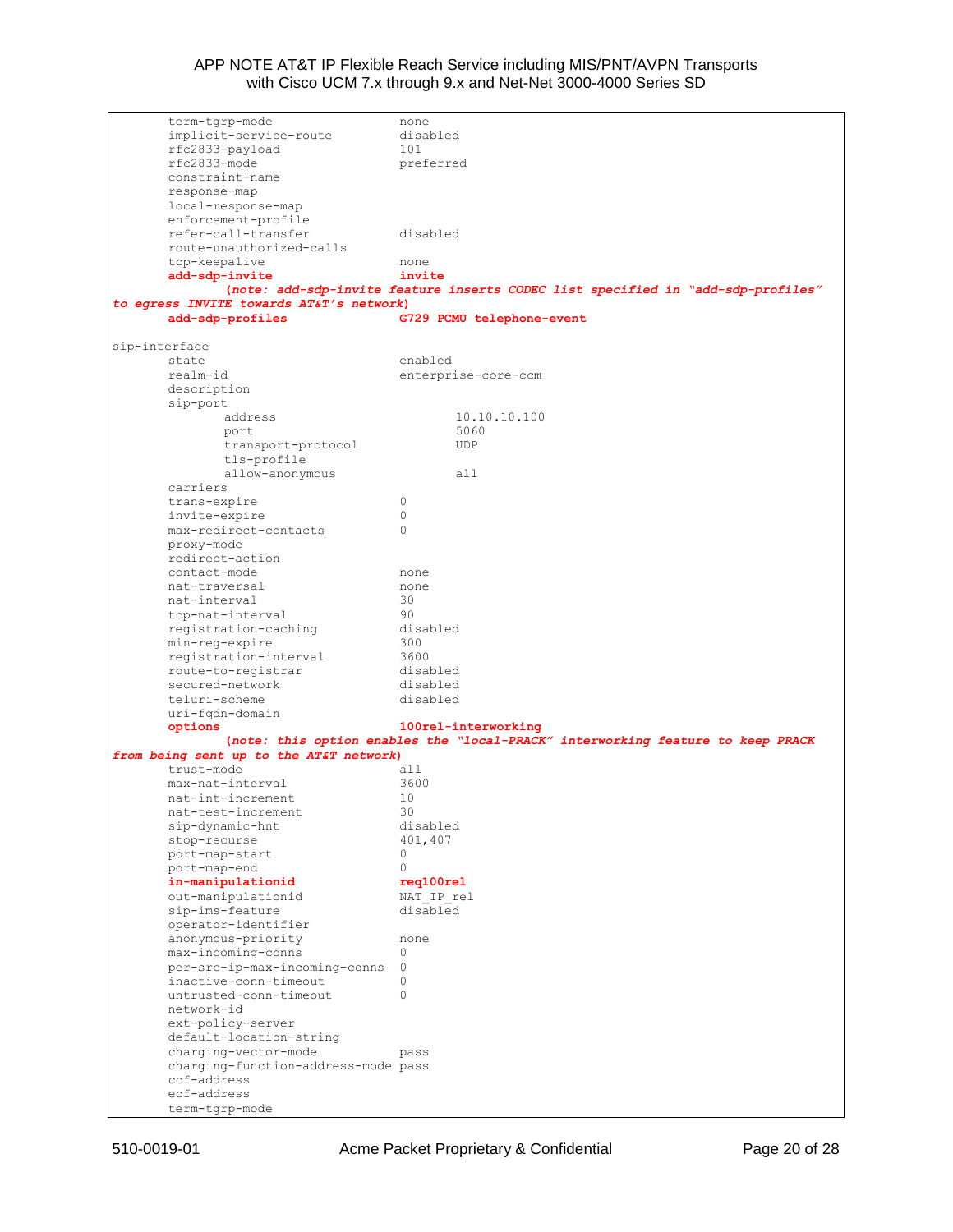| implicit-service-route   | disabled                                                                                |
|--------------------------|-----------------------------------------------------------------------------------------|
| rfc2833-payload          | 101                                                                                     |
|                          |                                                                                         |
| rfc2833-mode             | transparent                                                                             |
| constraint-name          |                                                                                         |
|                          |                                                                                         |
| response-map             |                                                                                         |
| local-response-map       |                                                                                         |
|                          |                                                                                         |
| enforcement-profile      |                                                                                         |
| refer-call-transfer      | disabled                                                                                |
|                          |                                                                                         |
| route-unauthorized-calls |                                                                                         |
| tcp-keepalive            | none                                                                                    |
|                          | disabled                                                                                |
| add-sdp-invite           |                                                                                         |
| add-sdp-profiles         |                                                                                         |
|                          |                                                                                         |
|                          |                                                                                         |
| sip-manipulation         |                                                                                         |
| name                     | Privacy                                                                                 |
|                          | description (performs basic NAT of From/To headers as well as fixing up the SDP from a  |
|                          |                                                                                         |
|                          | hold/resume scenario requiring a LOCAL IP to be inserted into the Connection info line) |
| header-rule              |                                                                                         |
|                          |                                                                                         |
| name                     | From Header                                                                             |
| header-name              | From                                                                                    |
| action                   |                                                                                         |
|                          | manipulate                                                                              |
| comparison-type          | case-sensitive                                                                          |
| match-value              |                                                                                         |
|                          |                                                                                         |
| msg-type                 | request                                                                                 |
| new-value                |                                                                                         |
|                          |                                                                                         |
| methods                  |                                                                                         |
| element-rule             |                                                                                         |
| name                     | From header                                                                             |
|                          |                                                                                         |
| parameter-name           |                                                                                         |
| type                     | uri-host                                                                                |
|                          |                                                                                         |
| action                   | replace                                                                                 |
| match-val-type           | any                                                                                     |
| comparison-type          | case-sensitive                                                                          |
|                          |                                                                                         |
| match-value              |                                                                                         |
| new-value                | \$LOCAL IP                                                                              |
|                          |                                                                                         |
| header-rule              |                                                                                         |
| name                     | To Header                                                                               |
| header-name              | To                                                                                      |
|                          |                                                                                         |
| action                   | manipulate                                                                              |
| comparison-type          | case-sensitive                                                                          |
|                          |                                                                                         |
| match-value              |                                                                                         |
| msg-type                 | request                                                                                 |
| new-value                |                                                                                         |
|                          |                                                                                         |
| methods                  |                                                                                         |
| element-rule             |                                                                                         |
|                          |                                                                                         |
| name                     | To header                                                                               |
| parameter-name           |                                                                                         |
|                          | uri-host                                                                                |
| type                     |                                                                                         |
| action                   | replace                                                                                 |
| match-val-type           | any                                                                                     |
|                          |                                                                                         |
| comparison-type          | case-sensitive                                                                          |
| match-value              |                                                                                         |
|                          | \$REMOTE IP                                                                             |
|                          |                                                                                         |
| new-value                |                                                                                         |
|                          | header-rule (fixes connection info address of 0.0.0.0 during hold/resume)               |
| name                     |                                                                                         |
|                          | checkHoldSdp                                                                            |
| header-name              | Content-Type                                                                            |
| action                   | store                                                                                   |
|                          |                                                                                         |
| comparison-type          | pattern-rule                                                                            |
| match-value              |                                                                                         |
|                          |                                                                                         |
| msq-type                 | request                                                                                 |
| new-value                |                                                                                         |
| methods                  | <b>INVITE</b>                                                                           |
|                          |                                                                                         |
| element-rule             |                                                                                         |
| name                     | checkIP                                                                                 |
|                          |                                                                                         |
| parameter-name           | application/sdp                                                                         |
| type                     | mime                                                                                    |
| action                   | store                                                                                   |
|                          |                                                                                         |
| match-val-type           | any                                                                                     |
| comparison-type          | pattern-rule                                                                            |
|                          |                                                                                         |
| match-value<br>new-value | $\begin{pmatrix} Re=IN & IP4 & 0 \\ . & 0 \\ . & 0 \\ . & 0 \end{pmatrix}$              |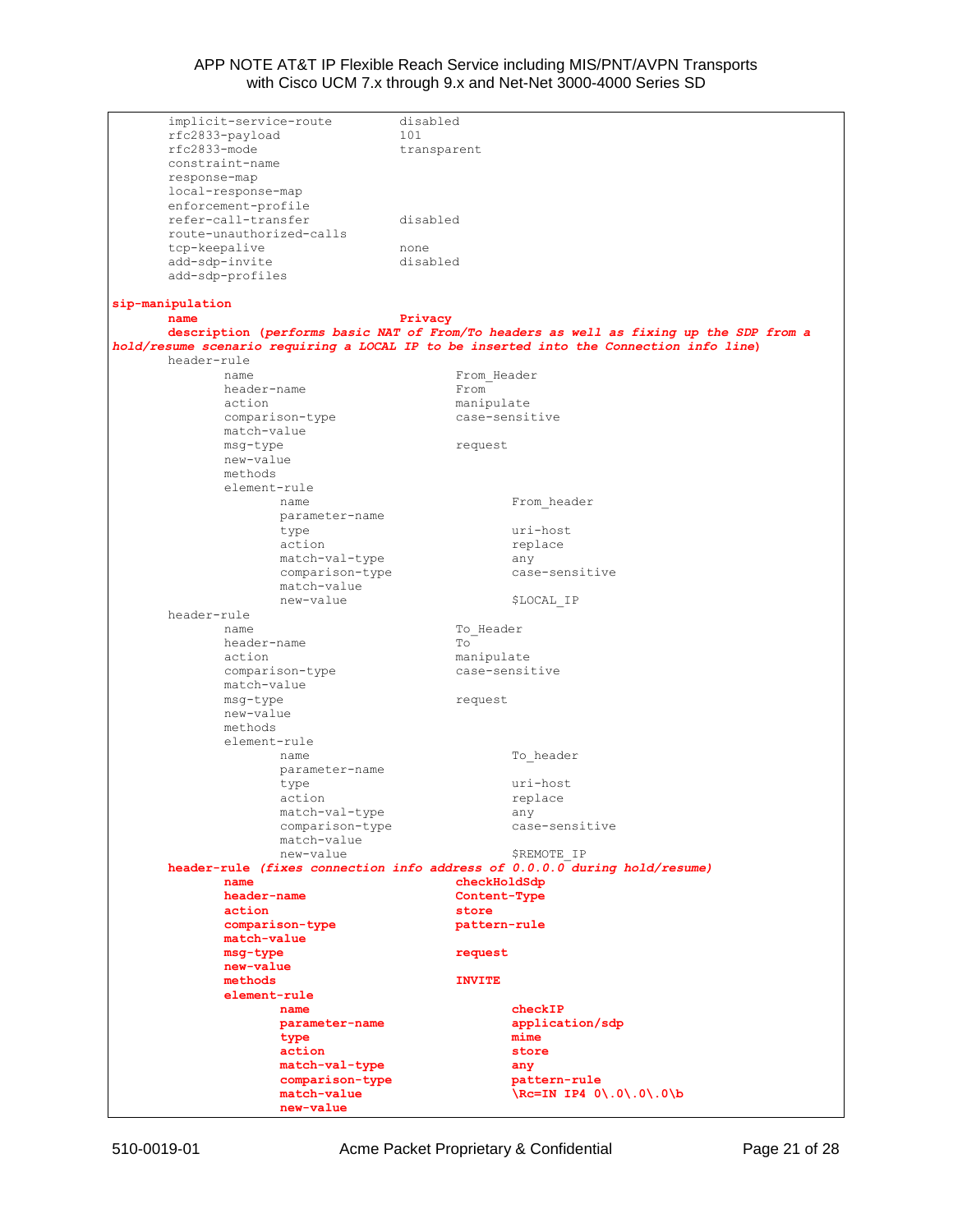| header-rule                       |                                                                                    |
|-----------------------------------|------------------------------------------------------------------------------------|
| name                              | fixSdpRequest                                                                      |
| header-name                       | Content-Type                                                                       |
| action                            | manipulate                                                                         |
| comparison-type                   | boolean                                                                            |
| match-value                       | \$checkHoldSdp.\$checkIP                                                           |
| msq-type                          | request                                                                            |
| new-value                         |                                                                                    |
| methods                           | <b>INVITE</b>                                                                      |
| element-rule                      |                                                                                    |
| name                              | replaceIP                                                                          |
| parameter-name                    | application/sdp                                                                    |
| type                              | mime                                                                               |
| action                            | find-replace-all                                                                   |
| match-val-type<br>comparison-type | any                                                                                |
| match-value                       | pattern-rule<br>$\begin{bmatrix} Re=IN & IP4 & (0 \\ .0 \\ .0 \\ .0 \end{bmatrix}$ |
| new-value                         | <b>\$LOCAL IP</b>                                                                  |
|                                   | header-rule (deletes undesirable T38FaxFillBitRemoval attribute from SDP)          |
| name                              | fixT38                                                                             |
| header-name                       | content-type                                                                       |
| action                            | manipulate                                                                         |
| comparison-type                   | pattern-rule                                                                       |
| match-value                       |                                                                                    |
| msq-type                          | request                                                                            |
| new-value                         |                                                                                    |
| methods                           | <b>INVITE</b>                                                                      |
| element-rule                      |                                                                                    |
| name                              | de1T38                                                                             |
| parameter-name                    | application/sdp                                                                    |
| type                              | mime                                                                               |
| action                            | find-replace-all                                                                   |
| match-val-type                    | any                                                                                |
| comparison-type                   | pattern-rule                                                                       |
| match-value                       | \Ra=T38FaxFillBitRemoval: [0-9] {1,2}                                              |
| new-value                         |                                                                                    |
| name<br>header-name               | addPtime<br>Content-Type                                                           |
| action                            | store                                                                              |
| comparison-type                   | case-sensitive                                                                     |
| msg-type                          | request                                                                            |
| methods                           | <b>INVITE</b>                                                                      |
| match-value                       |                                                                                    |
|                                   |                                                                                    |
|                                   |                                                                                    |
| new-value                         |                                                                                    |
| element-rule                      |                                                                                    |
| name                              | checkSdp                                                                           |
| parameter-name                    | application/sdp                                                                    |
| type                              | mime                                                                               |
| action                            | store                                                                              |
| match-val-type                    | any                                                                                |
| comparison-type                   | pattern-rule                                                                       |
| match-value                       | $a = p \times (0-9) (1,2) (\n) \times (n)$                                         |
| new-value                         |                                                                                    |
|                                   |                                                                                    |
| name                              | ModSDP                                                                             |
| header-name                       | Content-Type                                                                       |
| action                            | manipulate                                                                         |
| comparison-type                   | boolean                                                                            |
| msg-type                          | request                                                                            |
| methods                           | <b>INVITE</b>                                                                      |
| match-value                       | !\$addPtime.\$checkSdp                                                             |
| new-value                         |                                                                                    |
| element-rule                      |                                                                                    |
| header-rule<br>name               | modSdp1                                                                            |
| parameter-name                    | application/sdp                                                                    |
| type                              | mime                                                                               |
| action<br>match-val-type          | find-replace-all<br>any                                                            |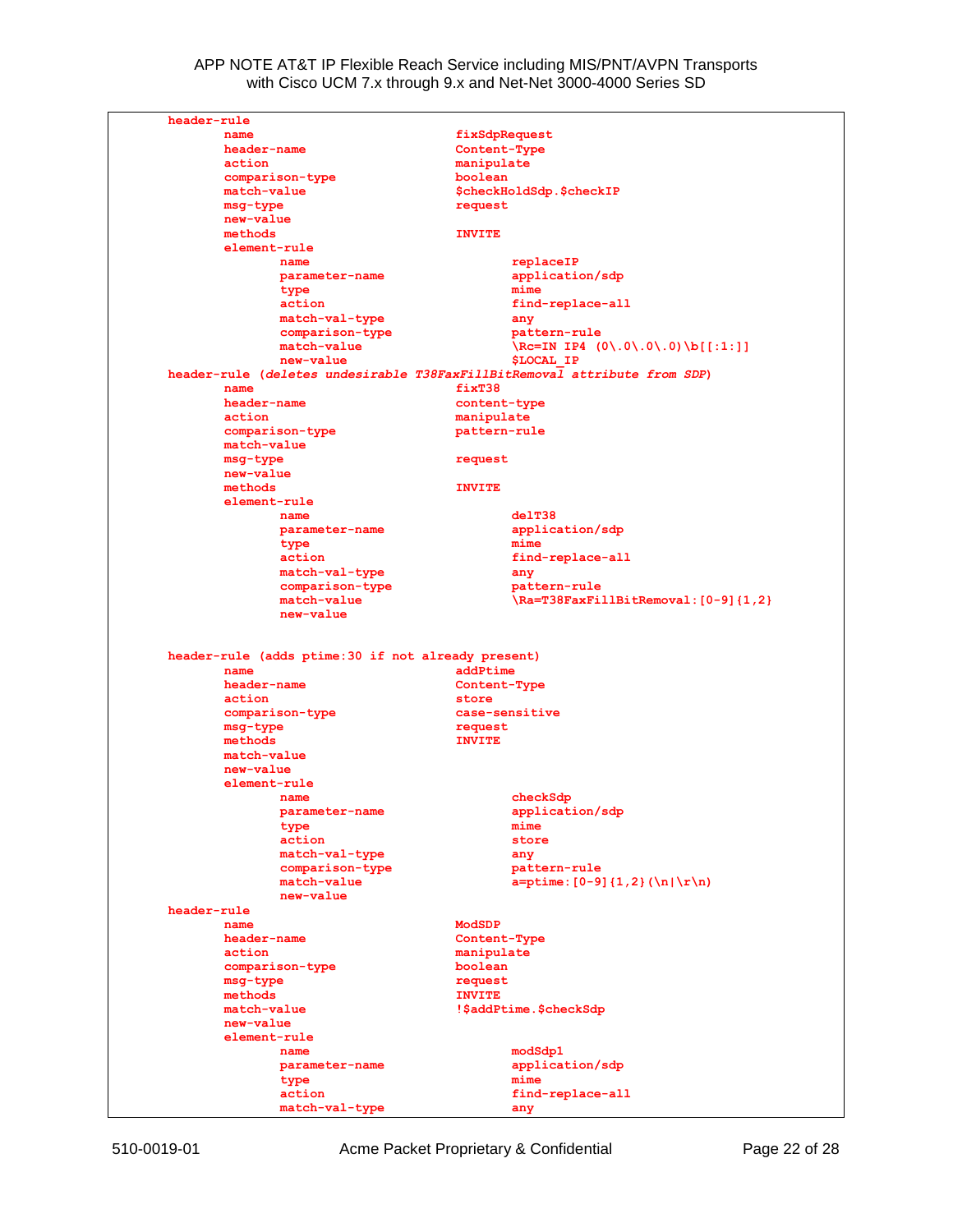|             | comparison-type<br>match-value<br>new-value | pattern-rule<br>$\mathrm{Rm}$ =audio. * $\R()$ [[:1:]]<br>$a = p$ time: $30 + \frac{6}{7}$ CRLF |
|-------------|---------------------------------------------|-------------------------------------------------------------------------------------------------|
| header-rule |                                             |                                                                                                 |
|             | name                                        | PAI Header                                                                                      |
|             | header-name                                 | P-Asserted-Identity                                                                             |
|             | action                                      | manipulate                                                                                      |
|             | comparison-type                             | case-sensitive                                                                                  |
|             |                                             |                                                                                                 |
|             | msg-type<br>methods                         | any                                                                                             |
|             |                                             |                                                                                                 |
|             | match-value                                 |                                                                                                 |
|             | new-value                                   |                                                                                                 |
|             | element-rule                                |                                                                                                 |
|             | name                                        | PAI Local IP                                                                                    |
|             | parameter-name                              |                                                                                                 |
|             | type                                        | uri-host                                                                                        |
|             | action                                      | replace                                                                                         |
|             | match-val-type                              | any                                                                                             |
|             | comparison-type                             | case-sensitive                                                                                  |
|             | match-value                                 |                                                                                                 |
|             | new-value                                   | \$LOCAL IP                                                                                      |
| header-rule |                                             |                                                                                                 |
|             | name                                        | PPI Header                                                                                      |
|             | header-name                                 | P-Preferred-Identity                                                                            |
|             | action                                      | manipulate                                                                                      |
|             | comparison-type                             | case-sensitive                                                                                  |
|             | msg-type                                    | any                                                                                             |
|             | methods                                     |                                                                                                 |
|             | match-value                                 |                                                                                                 |
|             | new-value                                   |                                                                                                 |
|             | element-rule                                |                                                                                                 |
|             | name                                        | PPI Local IP                                                                                    |
|             | parameter-name                              |                                                                                                 |
|             | type                                        | uri-host                                                                                        |
|             | action                                      | replace                                                                                         |
|             | match-val-type                              | any                                                                                             |
|             | comparison-type                             | case-sensitive                                                                                  |
|             | match-value                                 |                                                                                                 |
|             | new-value                                   | \$LOCAL IP                                                                                      |
| header-rule |                                             |                                                                                                 |
|             | name                                        | RPI Header                                                                                      |
|             | header-name                                 | Remote-Party-ID                                                                                 |
|             | action                                      | manipulate                                                                                      |
|             | comparison-type                             | case-sensitive                                                                                  |
|             | msg-type                                    | any                                                                                             |
|             | methods                                     |                                                                                                 |
|             | match-value                                 |                                                                                                 |
|             | new-value                                   |                                                                                                 |
|             | element-rule                                |                                                                                                 |
|             |                                             |                                                                                                 |
|             |                                             |                                                                                                 |
|             | name                                        | RPI header                                                                                      |
|             | parameter-name                              |                                                                                                 |
|             | type                                        | uri-host                                                                                        |
|             | action                                      | replace                                                                                         |
|             | match-val-type                              | any                                                                                             |
|             | comparison-type                             | case-sensitive                                                                                  |
|             | match-value                                 |                                                                                                 |
|             | new-value                                   | \$LOCAL IP                                                                                      |
|             |                                             | header-rule (modifies uri-user of Diversion header to specific customer site)                   |
|             | name                                        | moduserTN                                                                                       |
|             | header-name                                 | Diversion                                                                                       |
|             | action                                      | manipulate                                                                                      |
|             | comparison-type                             | case-sensitive                                                                                  |
|             | msg-type                                    | request                                                                                         |
|             | methods                                     |                                                                                                 |
|             | match-value                                 |                                                                                                 |
|             | new-value                                   |                                                                                                 |
|             | element-rule                                |                                                                                                 |
|             | name                                        | modUser                                                                                         |
|             | parameter-name                              |                                                                                                 |
|             | type                                        | uri-user                                                                                        |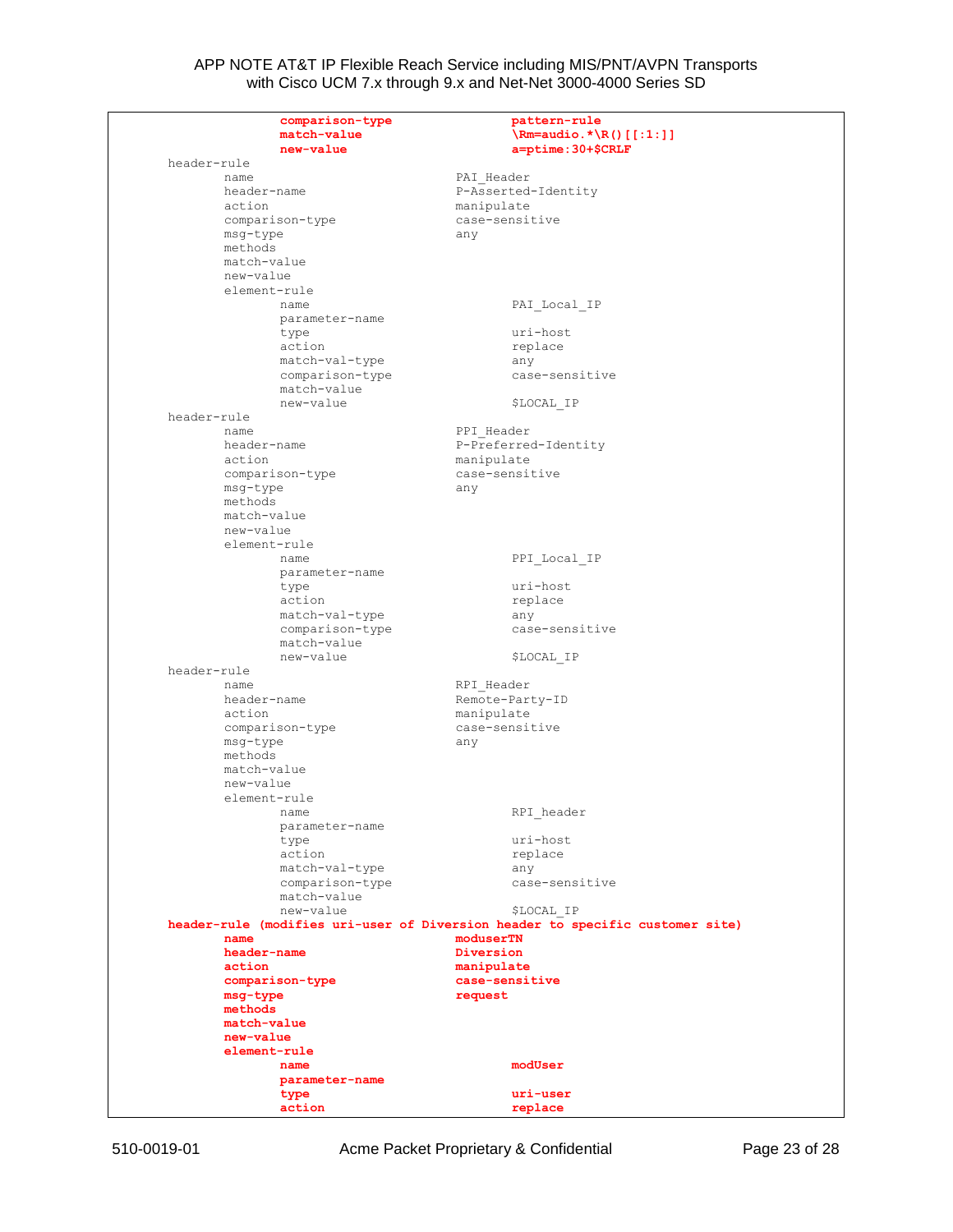| match-val-type<br>comparison-type                 | any<br>case-sensitive                                                                       |
|---------------------------------------------------|---------------------------------------------------------------------------------------------|
| match-value<br>new-value                          |                                                                                             |
| example only with actual TN provided by customer) | 7322162758 (this number provided as an                                                      |
| name                                              | sip-manipulation (adds a Requires header to trigger the "local-PRACK" feature)<br>reg100rel |
| description                                       |                                                                                             |
| header-rule                                       |                                                                                             |
| name                                              | sup100rel                                                                                   |
| header-name                                       | Supported [0]                                                                               |
| action<br>comparison-type                         | store<br>pattern-rule                                                                       |
| match-value                                       | 100 <sub>rel</sub>                                                                          |
| msq-type                                          | request                                                                                     |
| new-value                                         |                                                                                             |
| methods                                           | <b>INVITE</b>                                                                               |
| header-rule                                       |                                                                                             |
| name                                              | addRequire                                                                                  |
| header-name<br>action                             | Require<br>add                                                                              |
| comparison-type                                   | boolean                                                                                     |
| match-value                                       | \$sup100rel                                                                                 |
| msq-type                                          | request                                                                                     |
| new-value                                         | "100rel"                                                                                    |
| methods                                           | <b>INVITE</b>                                                                               |
|                                                   |                                                                                             |
|                                                   |                                                                                             |
| sip-manipulation<br>name                          | NAT IP rel                                                                                  |
| description                                       |                                                                                             |
| header-rule                                       |                                                                                             |
| name                                              | chk183                                                                                      |
| header-name                                       | @status-line                                                                                |
| action                                            | store                                                                                       |
| comparison-type                                   | case-sensitive                                                                              |
| msg-type                                          | reply                                                                                       |
| methods<br>match-value                            |                                                                                             |
| new-value                                         |                                                                                             |
| element-rule                                      |                                                                                             |
| name                                              | boo1183                                                                                     |
| parameter-name                                    |                                                                                             |
| type                                              | status-code                                                                                 |
| action                                            | store                                                                                       |
| match-val-type                                    | any                                                                                         |
| comparison-type<br>match-value                    | case-sensitive<br>183                                                                       |
| new-value                                         |                                                                                             |
| element-rule                                      |                                                                                             |
| name                                              | boo1180                                                                                     |
| parameter-name                                    |                                                                                             |
| type                                              | status-code                                                                                 |
| action                                            | store                                                                                       |
| match-val-type                                    | any                                                                                         |
| comparison-type<br>match-value                    | case-sensitive<br>180                                                                       |
| new-value                                         |                                                                                             |
| header-rule                                       |                                                                                             |
| name                                              | addRSeq                                                                                     |
| header-name                                       | RSeq                                                                                        |
| action                                            | add                                                                                         |
| comparison-type                                   | boolean                                                                                     |
| msg-type                                          | reply                                                                                       |
| methods<br>match-value                            | invite                                                                                      |
| new-value                                         | (\$chk183.\$bool183   \$chk183.\$bool180)                                                   |
| element-rule                                      |                                                                                             |
| name                                              | addRSeqem                                                                                   |
| parameter-name                                    |                                                                                             |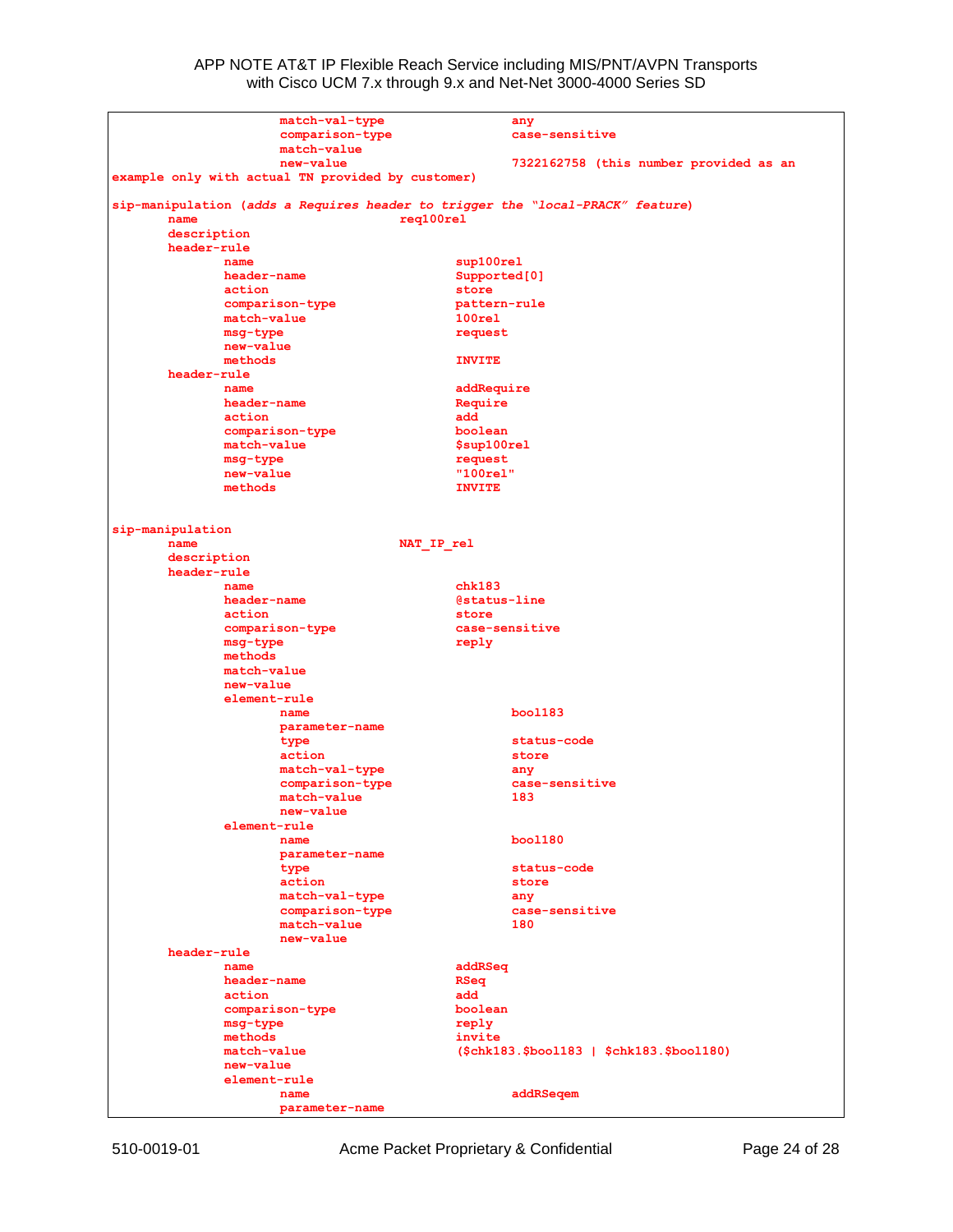|                                      | type                                            |                | header-value                                                                            |
|--------------------------------------|-------------------------------------------------|----------------|-----------------------------------------------------------------------------------------|
|                                      | action                                          |                | add                                                                                     |
|                                      | match-val-type                                  |                | any                                                                                     |
|                                      | comparison-type                                 |                | boolean                                                                                 |
|                                      | match-value                                     |                | \$chk183.\$bool183                                                                      |
|                                      | new-value                                       |                | 1                                                                                       |
| element-rule                         |                                                 |                |                                                                                         |
|                                      |                                                 |                |                                                                                         |
|                                      | name                                            |                | addRSeqem180                                                                            |
|                                      | parameter-name                                  |                |                                                                                         |
|                                      | type                                            |                | header-value                                                                            |
|                                      | action                                          |                | add                                                                                     |
|                                      | match-val-type                                  |                | any                                                                                     |
|                                      | comparison-type                                 |                | boolean                                                                                 |
|                                      | match-value                                     |                | \$chk183.\$bool180                                                                      |
|                                      | new-value                                       |                | 1                                                                                       |
| header-rule                          |                                                 |                |                                                                                         |
| name                                 |                                                 | delSupported   |                                                                                         |
| header-name                          |                                                 | Supported      |                                                                                         |
| action                               |                                                 | delete         |                                                                                         |
|                                      | comparison-type                                 | case-sensitive |                                                                                         |
| match-value                          |                                                 |                |                                                                                         |
| msq-type                             |                                                 |                |                                                                                         |
|                                      |                                                 | reply          |                                                                                         |
| new-value                            |                                                 | invite         |                                                                                         |
| methods                              |                                                 |                |                                                                                         |
| header-rule                          |                                                 |                |                                                                                         |
| name                                 |                                                 | del100rel      |                                                                                         |
| header-name                          |                                                 | Supported      |                                                                                         |
| action                               |                                                 | manipulate     |                                                                                         |
|                                      | comparison-type                                 | case-sensitive |                                                                                         |
| match-value                          |                                                 |                |                                                                                         |
| msg-type                             |                                                 | request        |                                                                                         |
| new-value                            |                                                 |                |                                                                                         |
| methods                              |                                                 | <b>INVITE</b>  |                                                                                         |
| element-rule                         |                                                 |                |                                                                                         |
|                                      | name                                            |                | strip100rel                                                                             |
|                                      | parameter-name                                  |                |                                                                                         |
|                                      |                                                 |                | header-value                                                                            |
|                                      | type                                            |                |                                                                                         |
|                                      | action                                          |                | find-replace-all                                                                        |
|                                      | match-val-type                                  |                | any                                                                                     |
|                                      | comparison-type                                 |                | case-sensitive                                                                          |
|                                      | match-value                                     |                | ,\$100rel                                                                               |
|                                      | new-value                                       |                |                                                                                         |
| header-rule                          |                                                 |                |                                                                                         |
| name                                 |                                                 | allowaddHr     |                                                                                         |
| header-name                          |                                                 | Allow          |                                                                                         |
| action                               |                                                 | store          |                                                                                         |
|                                      | comparison-type                                 | pattern-rule   |                                                                                         |
| match-value                          |                                                 |                |                                                                                         |
| msq-type                             |                                                 | any            |                                                                                         |
| new-value                            |                                                 |                |                                                                                         |
| methods                              |                                                 |                |                                                                                         |
|                                      |                                                 |                | header-rule (fixes up Allow header to include INVITE, BYE, ACK, CANCEL, PRACK, and INFO |
| as specified in the new-value field) |                                                 |                |                                                                                         |
| name                                 |                                                 | addallowaddHr  |                                                                                         |
|                                      |                                                 | Allow          |                                                                                         |
| header-name                          |                                                 |                |                                                                                         |
| action                               |                                                 | add            |                                                                                         |
|                                      | comparison-type                                 | boolean        |                                                                                         |
| match-value                          |                                                 | !SallowaddHr   |                                                                                         |
| msq-type                             |                                                 | any            |                                                                                         |
| new-value                            |                                                 |                | "INVITE, BYE, ACK, CANCEL, PRACK, INFO"                                                 |
| methods                              |                                                 |                |                                                                                         |
|                                      | header-rule (deletes G711 when G729 is offered) |                |                                                                                         |
| name                                 |                                                 | checkG729Sdp   |                                                                                         |
| header-name                          |                                                 | Content-Type   |                                                                                         |
| action                               |                                                 | store          |                                                                                         |
|                                      | comparison-type                                 | pattern-rule   |                                                                                         |
| match-value                          |                                                 |                |                                                                                         |
| msg-type                             |                                                 | request        |                                                                                         |
| new-value                            |                                                 |                |                                                                                         |
| methods                              |                                                 | <b>INVITE</b>  |                                                                                         |
|                                      |                                                 |                |                                                                                         |
| element-rule                         |                                                 |                |                                                                                         |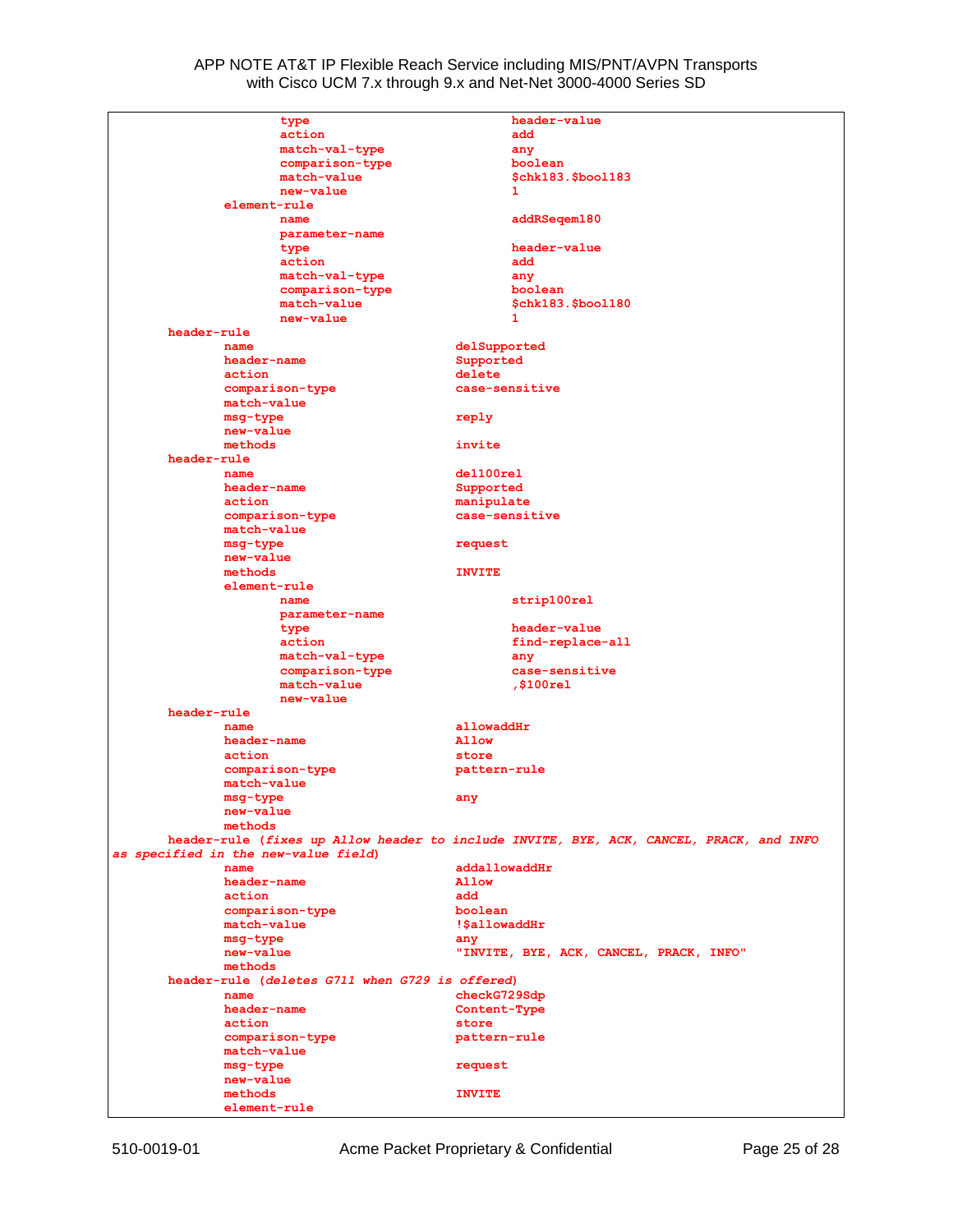| name                                        | checksdp                                                                                        |
|---------------------------------------------|-------------------------------------------------------------------------------------------------|
| parameter-name                              | application/sdp                                                                                 |
| type                                        | mime                                                                                            |
| action                                      | store                                                                                           |
| match-val-type                              | any                                                                                             |
| comparison-type                             | pattern-rule                                                                                    |
| match-value                                 | (\Rm=audio $[0-9]$ {1,5} RTP/AVP ( $[0-9]$ {1,4}                                                |
| $)$ *) ([0-9 ]*) \b                         |                                                                                                 |
| new-value                                   |                                                                                                 |
| element-rule                                |                                                                                                 |
| name                                        | checkcodec                                                                                      |
| parameter-name                              | application/sdp                                                                                 |
| type                                        | mime                                                                                            |
| action                                      | store                                                                                           |
| match-val-type                              | any                                                                                             |
| comparison-type                             | pattern-rule                                                                                    |
| match-value                                 | $a = r$ tpmap:18.*\R                                                                            |
| new-value                                   |                                                                                                 |
| header-rule                                 |                                                                                                 |
| name<br>header-name                         | fixSdpRequest                                                                                   |
| action                                      | Content-Type<br>manipulate                                                                      |
| comparison-type                             | boolean                                                                                         |
| match-value                                 | \$checkG729Sdp.\$checkcodec                                                                     |
| msg-type                                    | request                                                                                         |
| new-value                                   |                                                                                                 |
| methods                                     | <b>INVITE</b>                                                                                   |
| element-rule                                |                                                                                                 |
| name                                        | removeG711                                                                                      |
| parameter-name                              | application/sdp                                                                                 |
| type                                        | mime                                                                                            |
| action                                      | find-replace-all                                                                                |
| match-val-type                              | any                                                                                             |
| comparison-type                             | pattern-rule                                                                                    |
| match-value                                 | $a = r$ tpmap: 0.*\R                                                                            |
| new-value                                   |                                                                                                 |
| element-rule                                |                                                                                                 |
| name                                        | mod100mLine                                                                                     |
| parameter-name                              | application/sdp                                                                                 |
| type                                        | mime                                                                                            |
| action                                      | find-replace-all                                                                                |
| match-val-type                              | any                                                                                             |
| comparison-type                             | pattern-rule                                                                                    |
| match-value                                 | $(m=audio.*RTP/AVP).*(18).* (100) R)$                                                           |
| new-value<br>element-rule                   | \$1+\$2+\$3+\$CRLF                                                                              |
| name                                        | mod101mLine                                                                                     |
| parameter-name                              | application/sdp                                                                                 |
| type                                        | mime                                                                                            |
| action                                      | find-replace-all                                                                                |
| match-val-type                              | any                                                                                             |
| comparison-type                             | pattern-rule                                                                                    |
| match-value                                 | $(m=audio.*RTP/AVP) .*( 18) .*( 101) \R$                                                        |
| new-value                                   | \$1+\$2+\$3+\$CRLF                                                                              |
|                                             |                                                                                                 |
|                                             | header-rule (inserts CONTACT header in 18x messages back to Call manager if one doesn't already |
| exist; otherwise CUCM responds with CANCEL) |                                                                                                 |
| name                                        | chking183                                                                                       |
| header-name                                 | @status-line                                                                                    |
| action                                      | store                                                                                           |
| comparison-type                             | case-sensitive                                                                                  |
| msg-type                                    | reply                                                                                           |
| methods                                     |                                                                                                 |
| match-value<br>new-value                    |                                                                                                 |
| element-rule                                |                                                                                                 |
| name                                        | bo1183                                                                                          |
| parameter-name                              |                                                                                                 |
| type                                        | status-code                                                                                     |
| action                                      | store                                                                                           |
| match-val-type                              | any                                                                                             |
|                                             |                                                                                                 |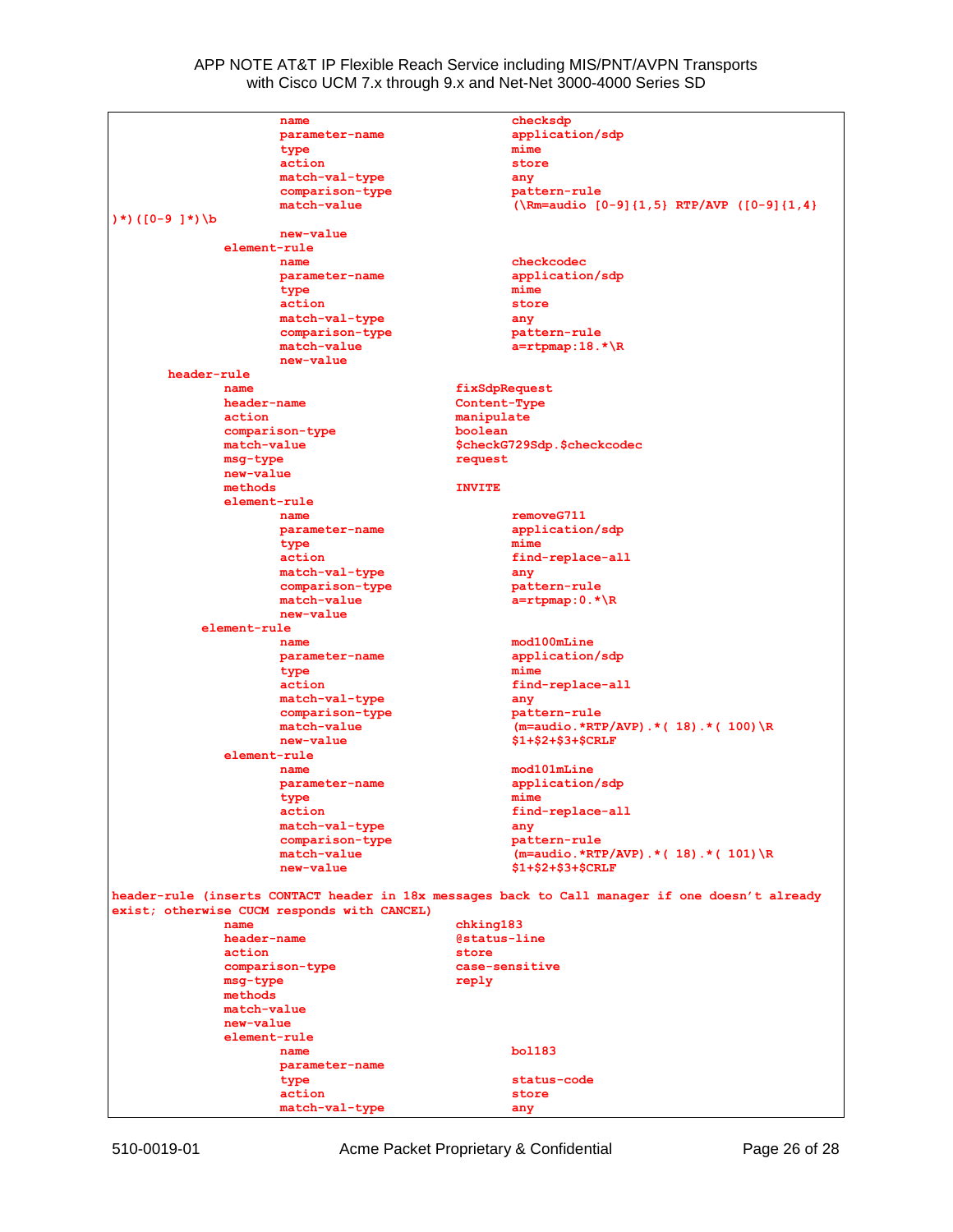|               | comparison-type                       | case-sensitive                               |
|---------------|---------------------------------------|----------------------------------------------|
|               | match-value                           | 183                                          |
|               | new-value                             |                                              |
|               | element-rule                          |                                              |
|               | name                                  | bo1180                                       |
|               | parameter-name                        |                                              |
|               | type                                  | status-code                                  |
|               | action                                | store                                        |
|               |                                       |                                              |
|               | match-val-type                        | any                                          |
|               | comparison-type                       | case-sensitive                               |
|               | match-value                           | 180                                          |
|               | new-value                             |                                              |
|               | header-rule                           |                                              |
|               | name                                  | contactaddHr                                 |
|               | header-name                           | contact                                      |
|               | action                                | store                                        |
|               | comparison-type                       | pattern-rule                                 |
|               | msg-type                              | reply                                        |
|               | methods                               | <b>INVITE</b>                                |
|               | match-value                           |                                              |
|               | new-value                             |                                              |
|               |                                       |                                              |
|               | header-rule                           |                                              |
|               | name                                  | addcontact183Hr                              |
|               | header-name                           | contact                                      |
|               | action                                | add                                          |
|               | comparison-type                       | boolean                                      |
|               | msg-type                              | reply                                        |
|               | methods                               |                                              |
|               | match-value                           | \$chking183.\$bol183&!\$contactaddHr         |
|               | new-value                             | " <sip: "+\$local="" ip+"="">"</sip:>        |
|               | header-rule                           |                                              |
|               | name                                  | addcontact180Hr                              |
|               |                                       |                                              |
|               | header-name                           | contact                                      |
|               | action                                | add                                          |
|               | comparison-type                       | boolean                                      |
|               | msg-type                              | reply                                        |
|               | methods                               |                                              |
|               | match-value                           | \$chking183.\$bol180&!\$contactaddHr         |
|               | new-value                             | " <sip:"+\$local_ip+">"</sip:"+\$local_ip+"> |
|               |                                       |                                              |
| steering-pool |                                       |                                              |
|               | ip-address                            | 192.168.1.100                                |
|               | start-port                            | 16384                                        |
| end-port      |                                       | 32767                                        |
| realm-id      |                                       |                                              |
|               | network-interface                     | peer                                         |
|               |                                       |                                              |
|               |                                       |                                              |
| steering-pool |                                       |                                              |
|               | ip-address                            | 10.10.10.100                                 |
|               | start-port                            | 16384                                        |
| end-port      |                                       | 32767                                        |
| realm-id      |                                       | enterprise-core-ccm                          |
|               | network-interface                     |                                              |
|               |                                       |                                              |
|               |                                       |                                              |
| system-config |                                       |                                              |
| hostname      |                                       | enterprise                                   |
|               |                                       | enterpriseSBC                                |
|               |                                       |                                              |
| description   |                                       |                                              |
| location      |                                       |                                              |
|               | mib-system-contact                    |                                              |
|               | mib-system-name                       |                                              |
|               | mib-system-location                   |                                              |
|               | snmp-enabled                          | enabled                                      |
|               | enable-snmp-auth-traps                | disabled                                     |
|               | enable-snmp-syslog-notify             | enabled                                      |
|               | enable-snmp-monitor-traps             | enabled                                      |
|               | enable-env-monitor-traps              | disabled                                     |
|               |                                       | 1                                            |
|               | snmp-syslog-his-table-length          |                                              |
|               | snmp-syslog-level                     | WARNING                                      |
|               | system-log-level<br>process-log-level | WARNING<br>NOTICE                            |